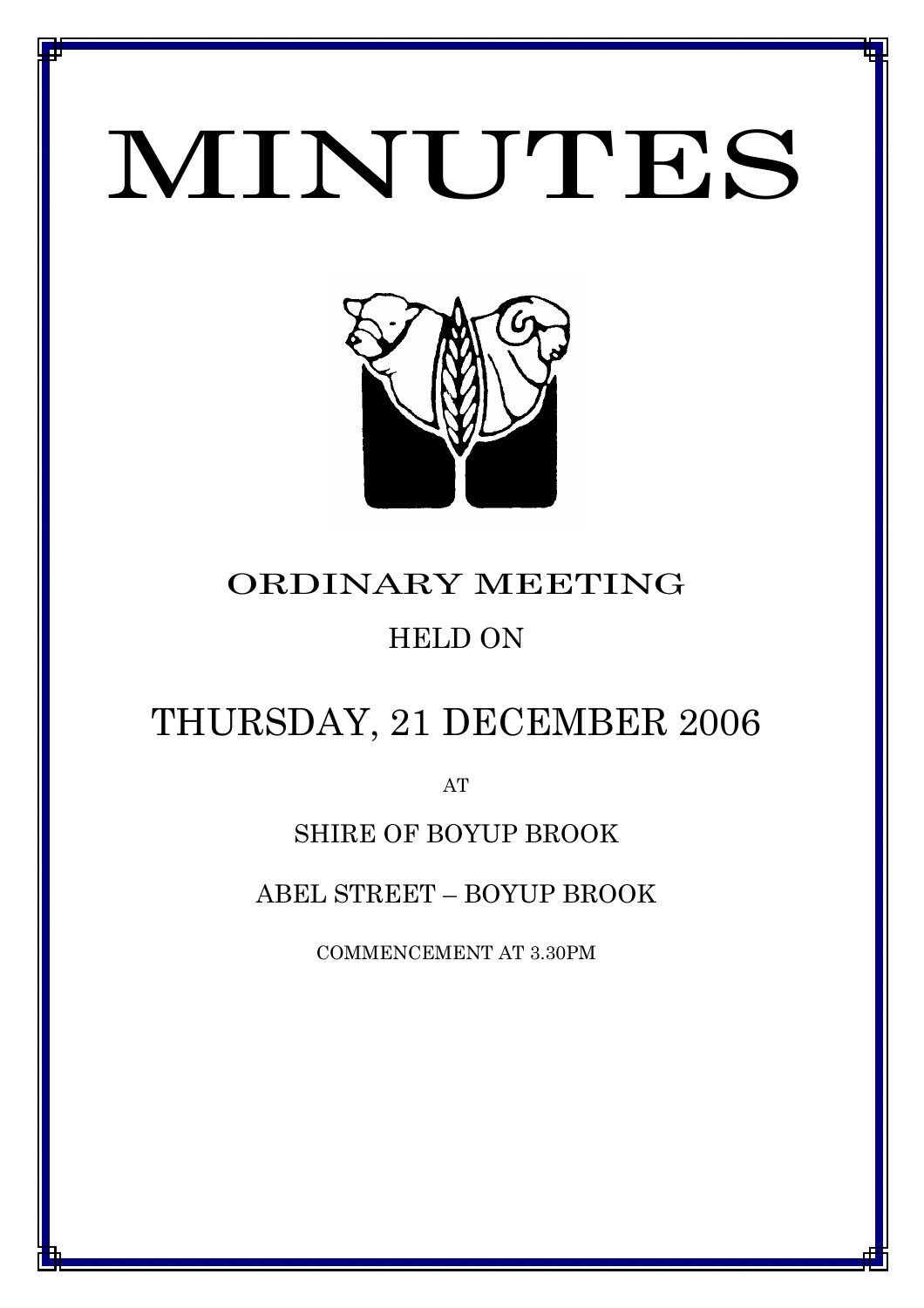### TABLE OF CONTENTS

| 1                                                                                         | RECORD OF ATTENDANCE/APOLOGIES/LEAVE OF ABSENCE PREVIOUSLY APPROVED3                            |  |  |
|-------------------------------------------------------------------------------------------|-------------------------------------------------------------------------------------------------|--|--|
| $\mathbf{2}$                                                                              |                                                                                                 |  |  |
| 3                                                                                         |                                                                                                 |  |  |
| 4                                                                                         |                                                                                                 |  |  |
| 5                                                                                         |                                                                                                 |  |  |
| 6                                                                                         |                                                                                                 |  |  |
| $\overline{7}$                                                                            |                                                                                                 |  |  |
| 7.1                                                                                       |                                                                                                 |  |  |
|                                                                                           | 7.1.1<br>7.1.2                                                                                  |  |  |
| 7.2                                                                                       |                                                                                                 |  |  |
|                                                                                           | SUBDIVISION APPLICATION - LOT 200 BRIDGETOWN BOYUP BROOK ROAD, BOYUP BROOK 11<br>7.2.1<br>7.2.2 |  |  |
| 7.3                                                                                       |                                                                                                 |  |  |
|                                                                                           | 7.3.1<br>7.3.2<br>7.3.3<br>7.3.4                                                                |  |  |
| 8.                                                                                        |                                                                                                 |  |  |
| 9.                                                                                        |                                                                                                 |  |  |
|                                                                                           | 9.1<br>MOTION FROM CR BROADHURST - REVOCATION - "COUNTRY MUSIC CAPITAL OF WA SIGNS" 25<br>9.2   |  |  |
| 10. URGENT BUSINESS – BY APPROVAL OF THE PRESIDENT OR A MAJORITY OF COUNCILLORS PRESENT28 |                                                                                                 |  |  |
|                                                                                           |                                                                                                 |  |  |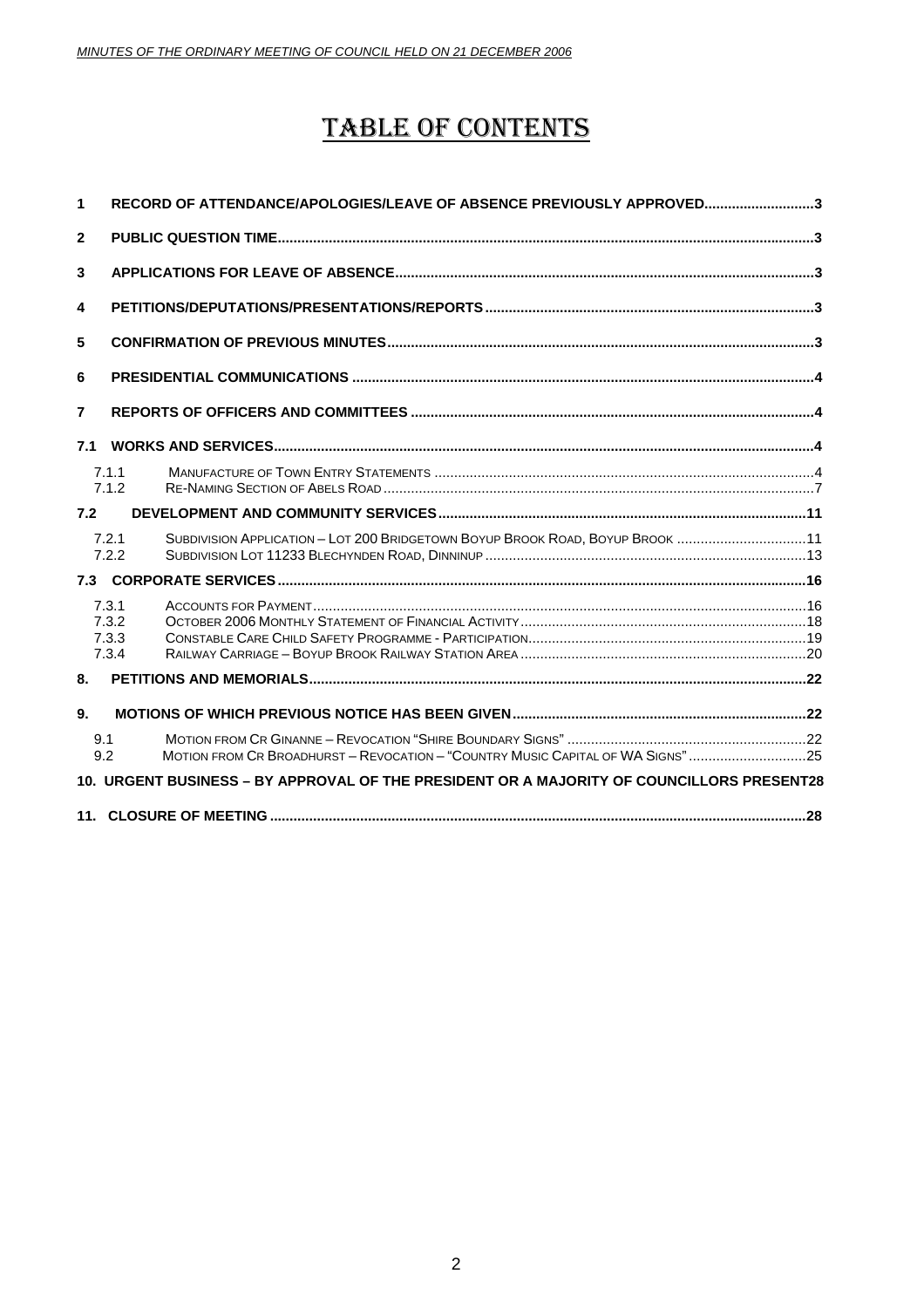### <span id="page-2-0"></span>**1 RECORD OF ATTENDANCE/APOLOGIES/LEAVE OF ABSENCE PREVIOUSLY APPROVED**

#### 1.1 Attendance

Cr T Ginnane – Shire President Cr S Broadhurst Cr R Downing Cr J Florey Cr P Marshall Cr M Martin Cr T Oversby Cr A Piper

Mr T Doust – Acting Chief Executive Officer Mr K Jones – Manager of Finance and Administration Mr J Eddy – Manager of Works and Services

#### 1.2 Apologies

### **2 PUBLIC QUESTION TIME**

- 2.1 Response to Previous Public Questions Taken on Notice
- 2.2 Public Question Time

### **3 APPLICATIONS FOR LEAVE OF ABSENCE**

### **4 PETITIONS/DEPUTATIONS/PRESENTATIONS/REPORTS**

### **5 CONFIRMATION OF PREVIOUS MINUTES**

5.1 Minutes of the Ordinary Meeting of the Council held on 16 November 2006.

#### **MOVED: Cr Martin SECONDED: Cr Downing**

**That the minutes of the previous Ordinary Meeting of the Council held on 16 November 2006, be confirmed as an accurate record.**

#### **CARRIED 8/0**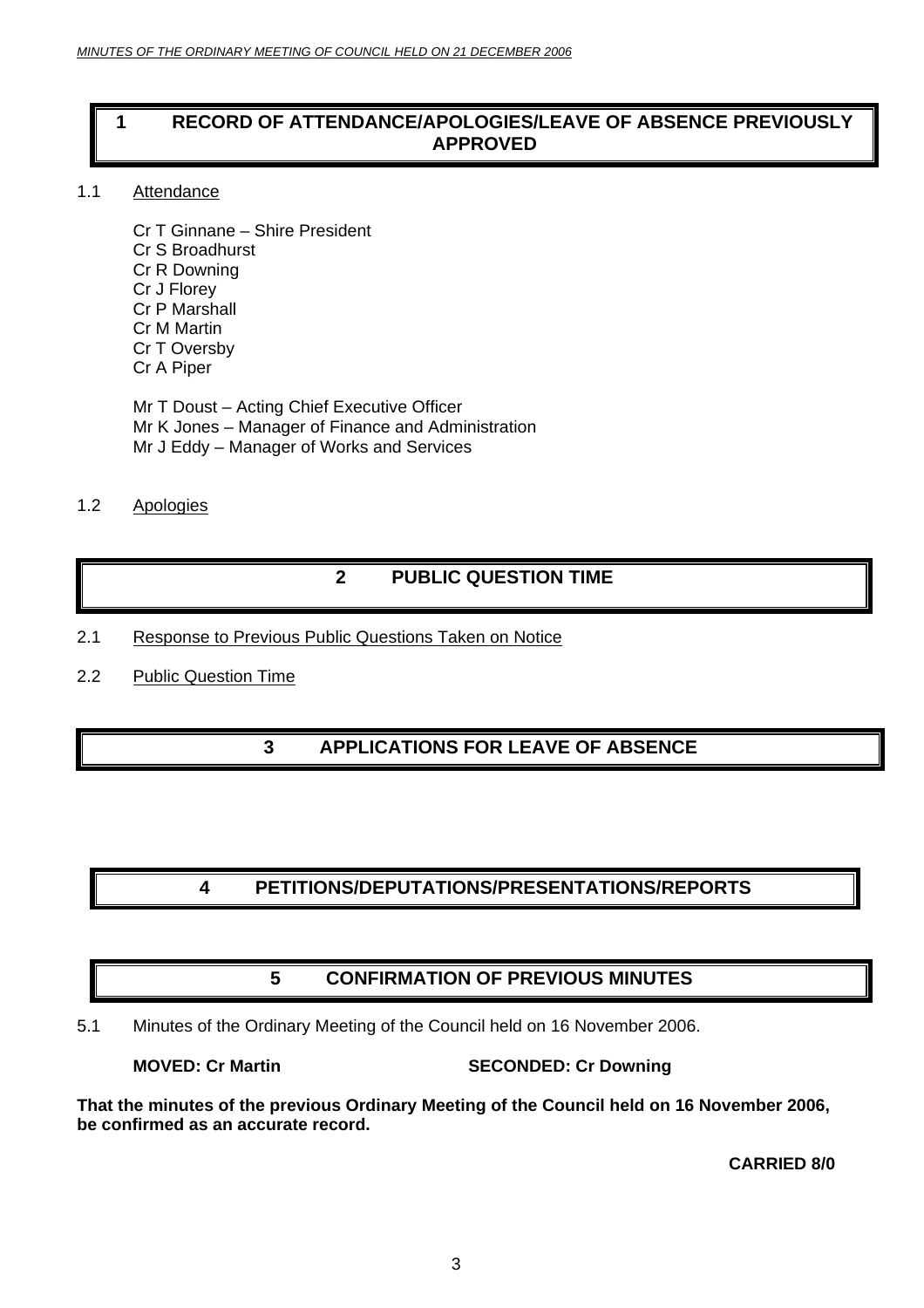<span id="page-3-0"></span>*MINUTES OF THE ORDINARY MEETING OF COUNCIL HELD ON 21 DECEMBER 2006*

5.2 Minutes of the Special Meeting of the Council held on 28 November 2006.

#### **MOVED: Cr Downing SECONDED: Cr Martin**

**That the minutes of the previous Special Meeting of the Council held on 28 November 2006, be confirmed as an accurate record.** 

**CARRIED 8/0**

### **6 PRESIDENTIAL COMMUNICATIONS**

The Shire President advised Council that the CEO Interview Committee had completed interviews and selected a preferred applicant. The person was advised and withdrew on the grounds that the house offered was not up to their expected standard. The committee considered the position and other applicants and decided that the position would be again advertised in the new year.

#### **7 REPORTS OF OFFICERS AND COMMITTEES**

#### **7.1 WORKS AND SERVICES**

7.1.1 Manufacture of Town Entry Statements

| Location:               | Boyup Brook/Bridgetown Road - Boyup Brook                              |
|-------------------------|------------------------------------------------------------------------|
| Applicant:              | Townscape (Waters Edge) Advisory Committee<br>(Meeting Held 4/12/2006) |
| <i>File:</i>            |                                                                        |
| Disclosure of Interest: | Nil                                                                    |
| Date:                   | 7 December 2006                                                        |
| Author:                 | John Eddy – Manager of Works and Services                              |
| Appendices:             | 1.1 - Minutes                                                          |

#### **SUMMARY**

This report is presented for the Council to consider a Shire of Boyup Brook Townscape Committee recommendation to commission artist L Zuks to manufacture the "Tall Man Family" town entry statement for an estimated cost of \$10,000.

#### **BACKGROUND**

At the Council meeting held on 20 April 2006 the Council approved the following recommendation from the Townscape Committee:- Item 7.1.1

That Council –

- (a) adopt the "Tall Man" figures as the 'town theme'
- (b) subject to (a), approve the placement of the four "Tall Man" entry statements (see sketches attached to minutes) on the following roads to the Boyup Brook townsite:
	- Tall Man Family Boyup Brook/Bridgetown Road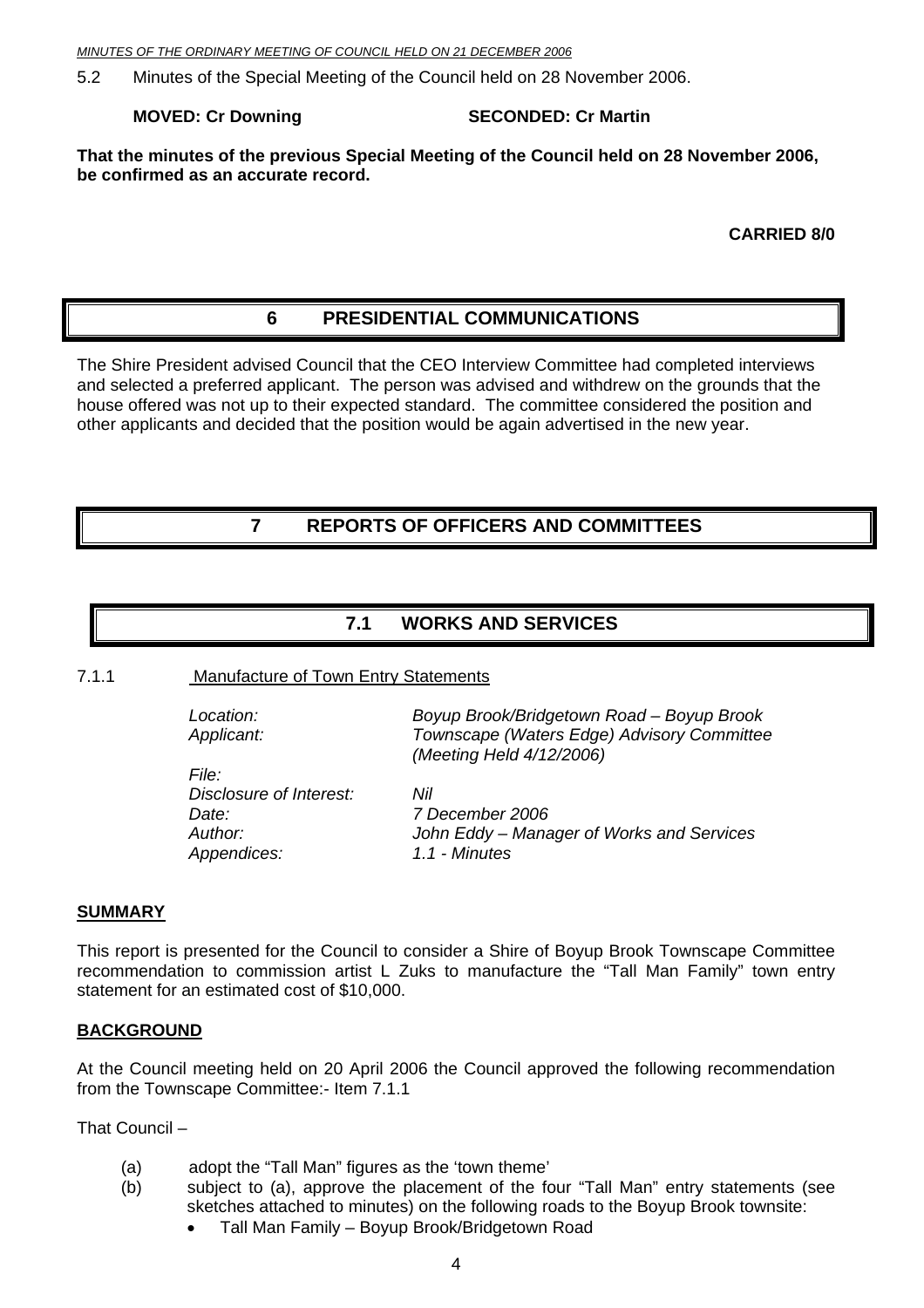- Tall Man Canoe Boyup Brook/Kojonup Road
- Tall Kangaroo Arthur River Road in the vicinity of Roo Gully
- Tall Man with sheep and guitar Donnybrook Road
- (c) funds for above be determined and submitted for budgetary consideration

Further to investigations by Townscape Committee member E Biddle the Townscape Committee at the 4 December 2006 meeting recommended that the Council:-

The Townscape Committee recommends that the Council:-

- 1. Commission artist L ZUKS to manufacture a town entry statement of his choice between the 'Tall Man Family' and the 'Tall Man with Sheep and Dog' for the estimated cost of \$10,000 (including GST)
- 2. The treatment of the 'Tall Man Figures' to be:-
	- Hot dipped galvanized
	- 1 coat undercoat / primer
	- 1 coat brown metallic sealing paint (rust appearance)
- 3. Consideration be given to funding the completion of both entry statements in the 2006/2007 budget.

Minutes of the Townscape (Waters Edge) Advisory Committee are appended

#### **COMMENT**

The Townscape Committee has progressed the "Tall Man" entry statements to the stage of manufacture and wishes to proceed with the production of one entry statement.

As the cost of the "Tall Man" figures had not been determined prior to the adoption of the 2006/2007 budget, the costing of contractors and materials was estimated and a percentage of Shire labour and overheads allowed for the manufacture of the figures.

The estimated cost of \$10,000 for the manufacture of the "Tall Man Family" structure by artist L Zuks is above the amount of \$6333.00 budgeted for contractors in the 2006/2007 Townscape budget.

At the Council meeting held on the 20<sup>th</sup> April 2006 the Council approved the Donnybrook Road entry statement as "Tall man with sheep and guitar" (Item 7.1.1)

The current Townscape Committee recommendation states that the Donnybrook Road entry statements is "Tall man with sheep and dog".

The 20 April 2006 decision of the Council will have to be rescinded to accommodate the change in description of the Donnybrook Road entry statement should the Council wish to proceed with the manufacture of the entry statements.

#### **CONSULTATION**

Townscape Committee, Artist L Zuks, Main Roads WA and Chief Executive Officer

#### **STATUTORY ENVIRONMENT**

Local Government Act 1995 – Section 6.8 Unbudgeted Expenditure. Main Roads WA Policy – "Guide to the Management of Roadside Advertising"

#### **POLICY IMPLICATIONS**

Nil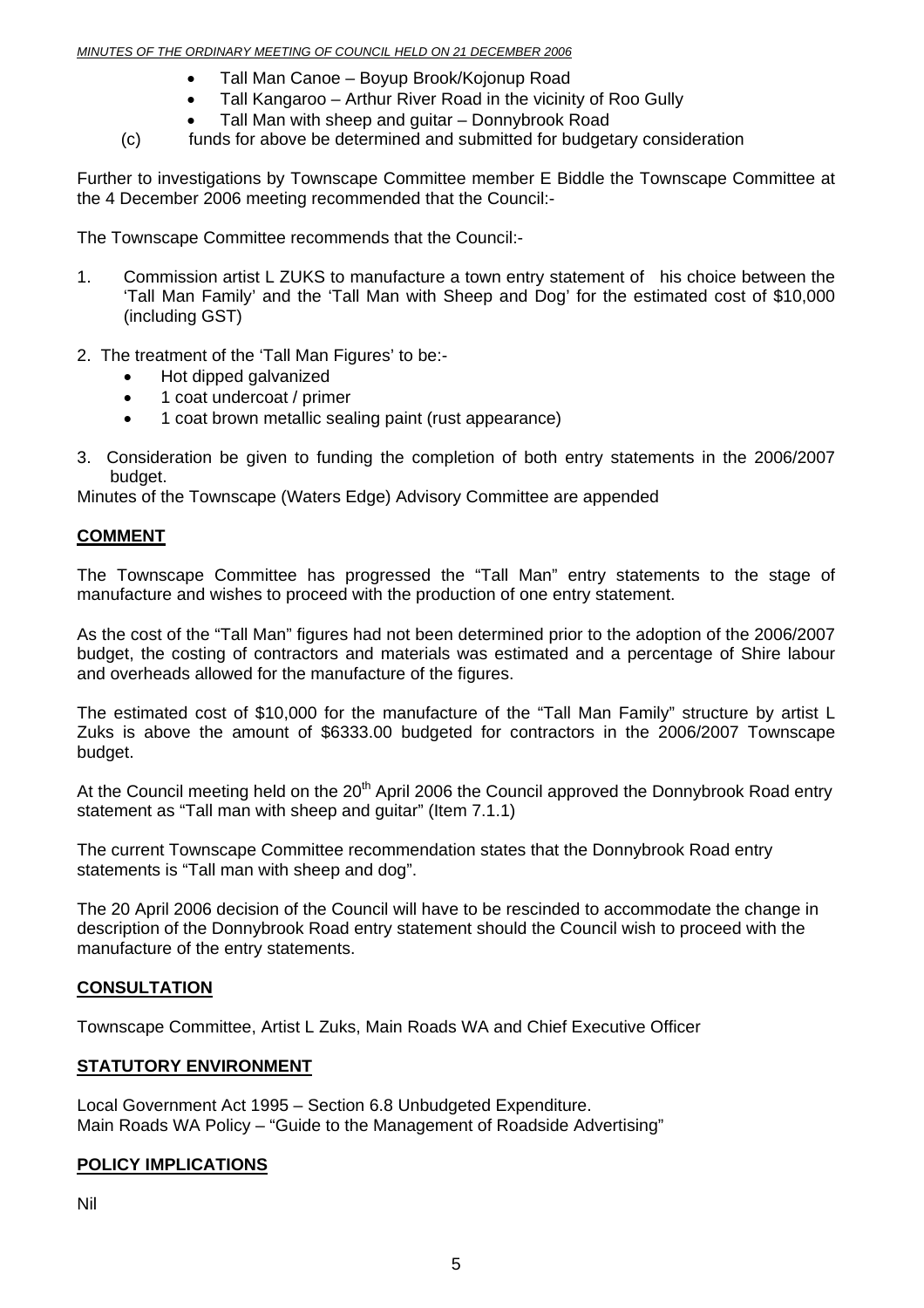#### **FINANCIAL IMPLICATIONS**

The 2006/2007 budget for Townscape is \$16,783, which consists of \$10,450 for Shire staff wages, overheads and plant costs. The amount of \$6,333 is available for contractors and materials.

This funding was provided for entry statements and to remove Iris plants is the Abel Street median.

The difference between L Zuks costing of \$10,000 and available budgeted funds of \$6333 is \$3667. This additional funding of \$3667 will need to be provided from unbudgeted expenditure. Given that there have already been a number of changes to the 2006/2007 budget and the final position for the 2005/2006 budget surplus has not been determined it would be prudent to delay a decision on this expenditure until the six month budget/actual review has been completed in February 2007.

#### **STRATEGIC IMPLICATIONS**

The provision of the entry statements will ensure the strategic direction and promotion of the Shire in accordance with the Council direction and community aspirations.

#### **VOTING REQUIREMENTS**

Simple Majority – Motion 1 Absolute Majority – Motion 2

#### **OFFICER RECOMMENDATIONS**

Motion 1

That the committee recommendation to commission L Zuks to manufacture a Town Entry Statement at an estimated cost of \$10,000 be held in abeyance until the six month budget/actual review has been completed in February 2007.

Record the support of three Councillors to change previous motion.

Motion 2

That the Council decision made on  $20<sup>th</sup>$  April 2006 to approve

'Tall Man with sheep and guitar' – Donnybrook Road

be changed to

'Tall Man with Sheep and Dog'

**MOVED: Cr Broadhurst SECONDED: Cr Marshall** 

**That the Council move into a committee of the whole under clause 15.6 of the Standing Orders, Local Law No.1**.**to allow members free discussion on the matter.** 

 **CARRIED 8/0** 

#### **MOVED: Cr Oversby SECONDED: Cr Piper**

**That the Council moves out of committee of the whole under clause 15.6 of the Standing Orders, Local Law No.1.** 

**CARRIED 8/0**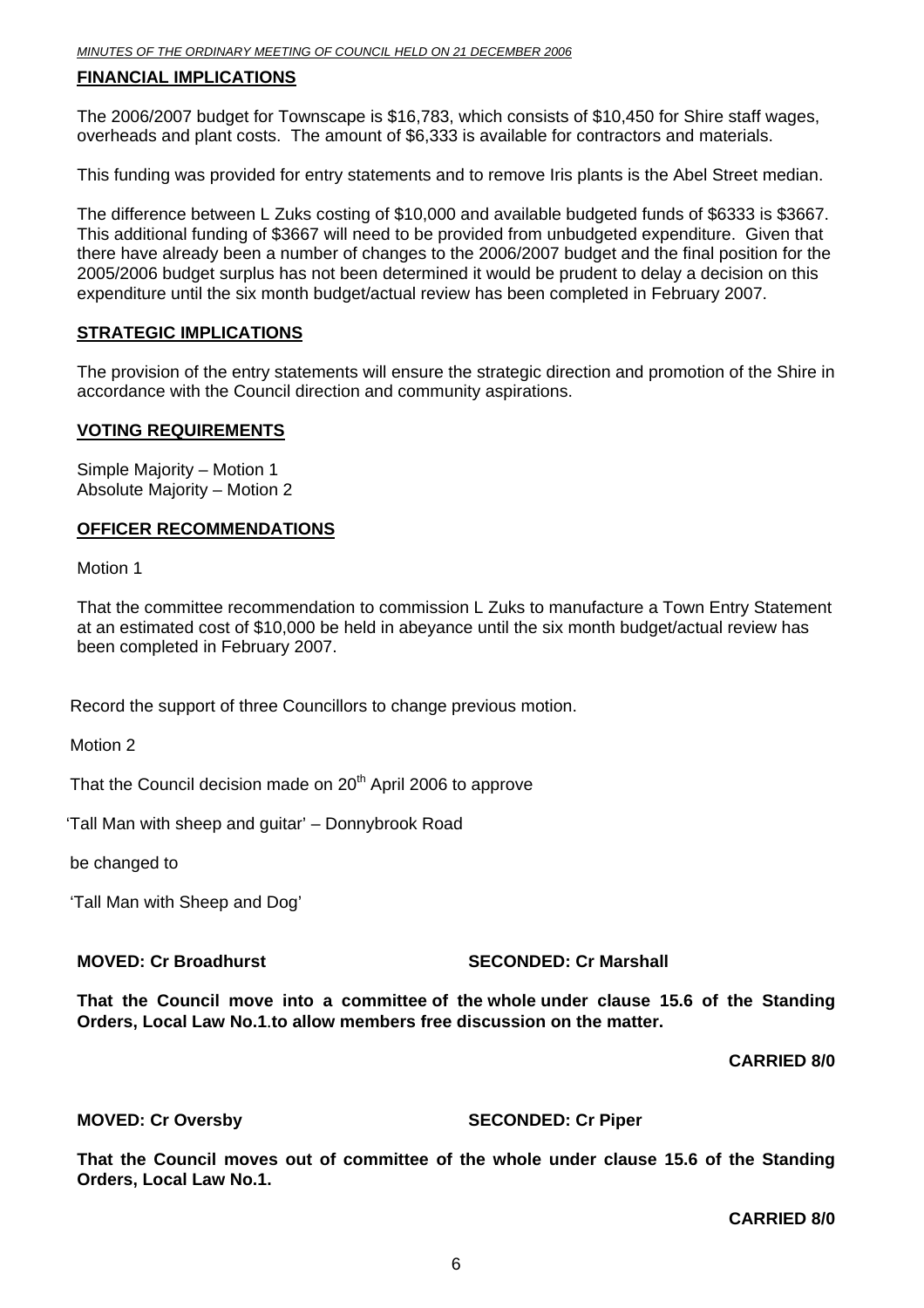#### <span id="page-6-0"></span>**COUNCIL DECISION – ITEM 7.1.1**

**MOVED: Cr Oversby SECONDED: Cr Piper** 

**That Council allocate up to \$3000.00 of unbudgeted funds to the Entry Statement project and commission Mr Len Zuks to manufacture the "Tall man with Sheep and Dog" at the Donnybrook Road. The reason for the action at this time being that the services of the preferred Artist may not be available at a later date resulting in delaying the project and or losing his services entirely.**

**CARRIED BY AN ABSOLUTE MAJORITY 7/1** 

**The President sought an indication of support from at least 3 Councillors for the revocation to be considered at the meeting. Cr Downing, Cr Broadhurst and Cr Marshall indicated they were prepared to support the revocation motion being considered.** 

**COUNCIL DECISION AND OFFICER RECOMMENDATION – ITEM 7.1.1** 

 **MOVED: Cr Broadhurst SECONDED: Cr Downing** 

That the Council decision made on 20<sup>th</sup> April 2006 to approve

**'Tall Man with sheep and guitar' – Donnybrook Road** 

**be changed to** 

**'Tall Man with Sheep and Dog'** 

#### **CARRIED BY AN ABSOLUTE MAJORITY 6/2**

7.1.2 Re-Naming Section of Abels Road

*Location: Abels Road, Boyup Brook Applicant: I & J Duncan File: Disclosure of Interest: Nil Date: 11 December 2006 Author: John Eddy – Manager of Works and Services Appendices: 1.2 Locality Plan* 

#### **SUMMARY**

This report is presented for the Council to consider a request from J & I Duncan of Lot 22 Abels Road to rename the section of Abels Road between the Boyup Brook/Bridgetown Road and Nelson Loc 8400. (Section marked "A" on locality plan.)

#### **BACKGROUND**

Abels Road road reserve extends from the Boyup Brook / Donnybrook Road to the Boyup Brook / Bridgetown Road.

The section from the Boyup Brook / Donnybrook Road to Asplins Road is a constructed gravel road.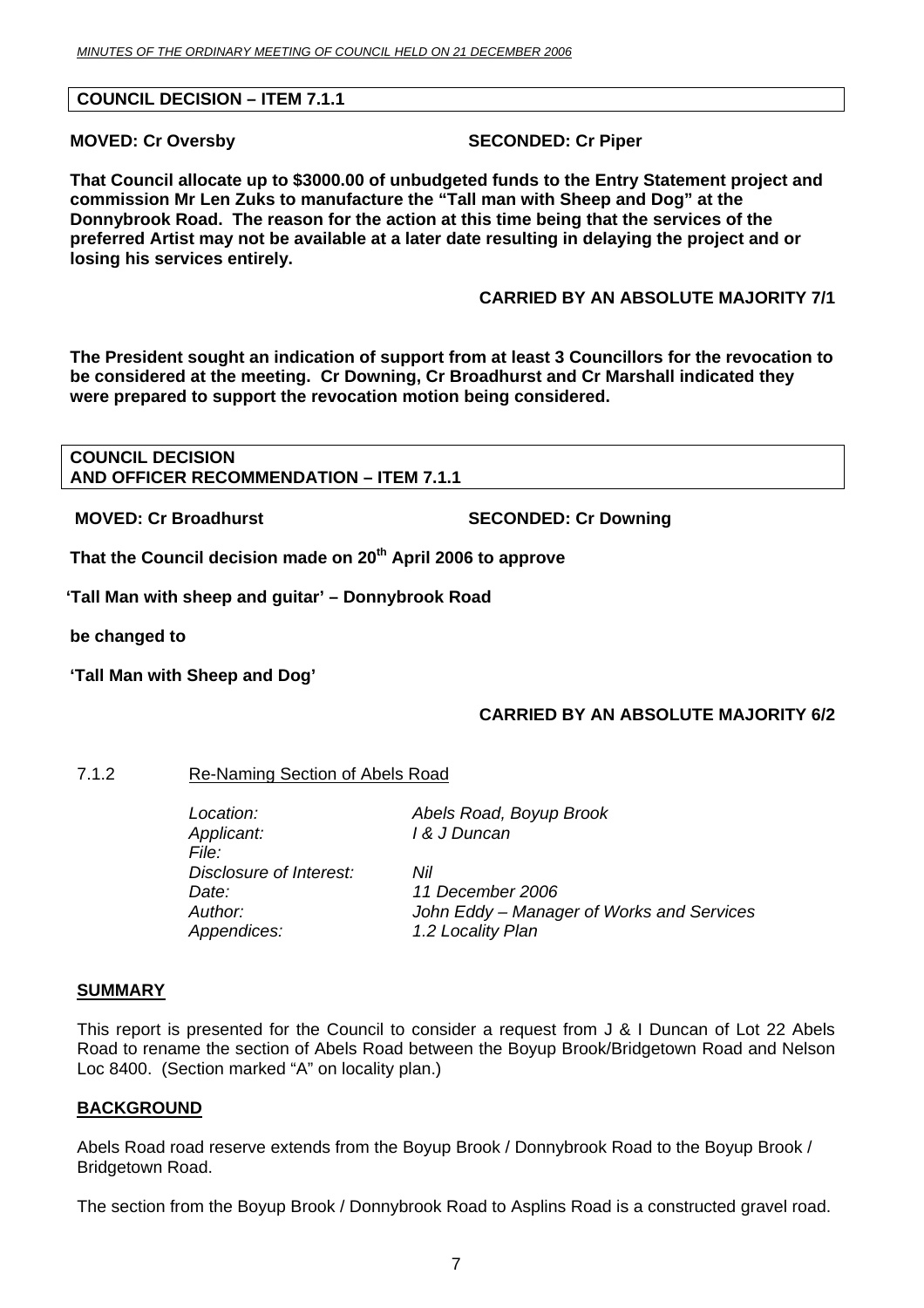The section of Abels Road from the Boyup Brook / Bridgetown Road to Location 8400 is a formed road (marked "A" on locality map) and from Location 8400 to Asplins Road is unconstructed. (Marked "B" on locality map.)

#### **COMMENT**

Mr Duncan has requested the re-naming of Abels Road between the Boyup Brook / Bridgetown Road and Location 8400 to alleviate the confusion of non – local people locating properties on this section of the Road which is not accessible from Asplins Road.

The location of properties on the section of Abels Road from the Boyup Brook / Bridgetown Road is potentially a problem for emergency services.

The Geographic Names Committee have advised the Manager of Works and Services that the renaming of a section of existing road reserve is an acceptable practice.

#### **CONSULTATION**

Geographic Names Committee

#### **STATUTORY ENVIRONMENT**

Land Administration Act 1999. Notify existing landholders on Abels Road of proposed name changes.

#### **POLICY IMPLICATIONS**

Council does not have a policy on the renaming of roads, however the principles of the "Naming New Roads" policy would apply.

The Councils "Naming New Roads" policy states:-

- *Name duplication with local governments or adjoining local governments shall be avoided. If possible, it should also be avoided within the State.*
- *Names of living individuals shall not be used.*
- *Names characterised as follows are to be avoided:-*

*Incongruous; given/first names\*; given/first and surname combinations; double names; qualified names; corrupted, unduly cumbersome or difficult to pronounce names; obscene, derogatory, racist or discriminating names; company names; or, commercialised names.*

• *Preferred sources of names include:* 

*Aboriginal names; pioneers of the State or area; war casualty list; thematic names e.g. fauna, ships etc.* 

• *Road names shall not be approved unless the origin of the name is clearly stated.* 

*\*Use of given/first names may be acceptable in special circumstances, e.g. when to people with the same name are valid sources for a road name, or a surname is not appropriate for some reason.* 

*But: Use of the surname will normally have priority.* 

*Particular attention will be paid to explanation of origins.* 

*Honouring the same person more than once will be avoided.*

*Further research into local history and identities has resulted in the following suggestions as an initial schedule of suggestions:-*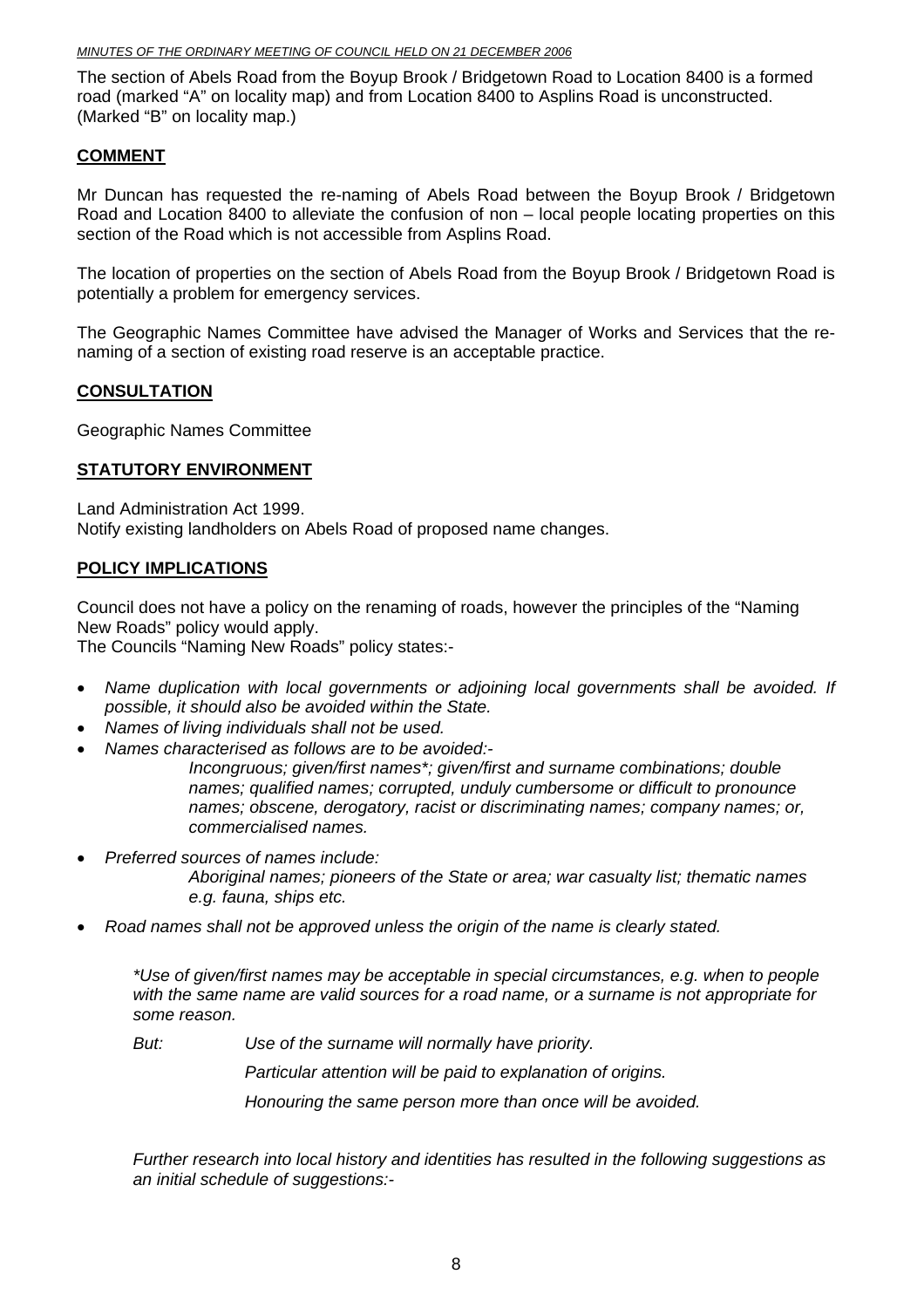*MINUTES OF THE ORDINARY MEETING OF COUNCIL HELD ON 21 DECEMBER 2006*

| Hales          | The 'Hales' name has been synonymous with the district for 100 years. Mr<br>Wally Hales was a major contributor to promoting  Boyup Brook as a tourist<br>destination for many decades. (Name added in November 2005)                                                                                                         |
|----------------|-------------------------------------------------------------------------------------------------------------------------------------------------------------------------------------------------------------------------------------------------------------------------------------------------------------------------------|
| Fuller         | Harry Fuller took up 700 acres in the district in 1902. He was an excellent<br>teamster and carted regularly by contract. His team of horses was commented<br>on favourably for many years. He and his wife raised ten children.                                                                                              |
| Gregory        | After AC Gregory – first white man to the District and Famous Explorer.                                                                                                                                                                                                                                                       |
| Lloyd          | After JR Lloyd - Councillor 1961-67, 68-89, 91-93,                                                                                                                                                                                                                                                                            |
|                | Shire President 1976-1982                                                                                                                                                                                                                                                                                                     |
| Moore          | After CL Moore - Councillor 1974 - 1988                                                                                                                                                                                                                                                                                       |
|                | Shire President 1982-1987                                                                                                                                                                                                                                                                                                     |
| <b>Moulton</b> | Matt Moulton took a position of Land Guide in the Scott's Brook area of the<br>Upper Blackwood District in 1892. He took up land there and developed it. He<br>was an excellent horseman and expert bushman and is credited with<br>providing sound advice to new settlers.                                                   |
| Smith          | Harry Smith and his family arrived in the district in 1909 and took up land at<br>Scotts Brook. Before the land became productive he earned a living carting<br>and dam sinking with a bullock team. His daughter Amy married Charles<br>Jennings and the family remain in the district today.                                |
| <b>Sinnott</b> | William Sinnott came to the Upper Blackwood district in 1896 and settled near<br>Mayanup. He was a public minded person, involved in sport, business<br>associations and a member of the Roads Board from 1918-1934.                                                                                                          |
| Wade           | After Thomas Wade - 1919-20 Road Board Chairman                                                                                                                                                                                                                                                                               |
| Wauchope       | Mr Wauchope was one of the best known teachers at the Boyup Brook<br>School in the early days. He taught there from 1903-1912 and again 1917-<br>1925. He assisted Mr Proctor put down the first tennis courts in town in 1904.<br>Mrs Wauchope ran the first unofficial post office in Boyup Brook from the<br>school house. |

#### **FINANCIAL IMPLICATIONS**

The Geographic Names Committee (GNC) charges a \$200.00 fee for Local Authorities requesting an unnecessary road name change.

The Manager of Works and Services has been advised by the GNC that because of the assistance to emergency services locating properties the road name change may be deemed necessary and the \$200.00 fee waived.

The amount of \$25,512 has been allocated in the 2006/07 budget for pruning and re-sheeting works to Abels Road between the Boyup Brook/ Bridgetown Road and Location 8400.

#### **STRATEGIC IMPLICATIONS**

The re-naming of the western section of Abels Road is a progressive step in the effective management and maintenance of the Shire's infrastructure assets.

#### **VOTING REQUIREMENTS**

Simple Majority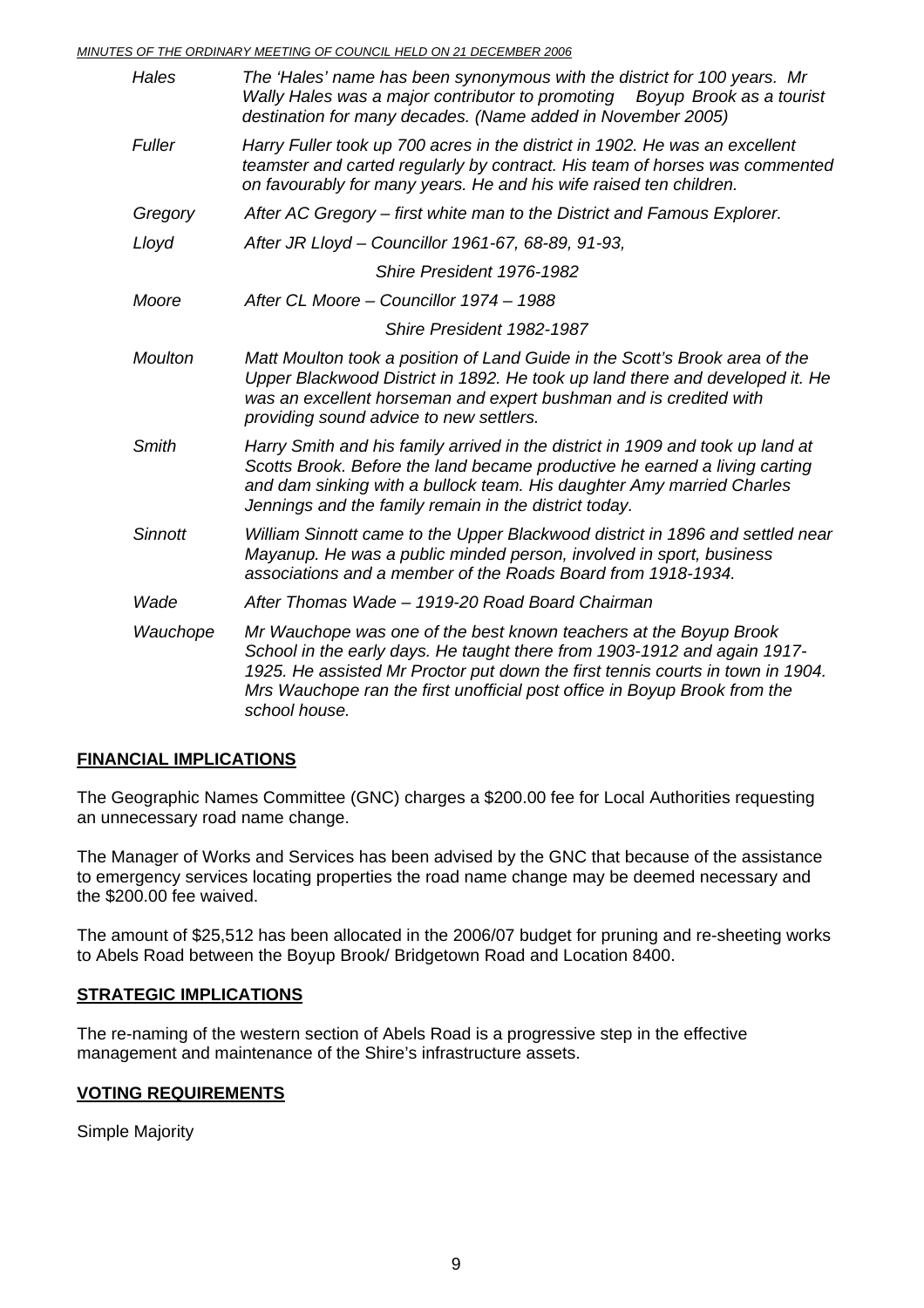#### **OFFICER RECOMMENDATIONS**

That the Council:-

- 1. Approve the re-naming of the section of Abels Road between the Boyup Brook / Bridgetown Road and Location 8400;
- 2. The road be named ……………… in accordance with the Council's adopted policy.

#### **AMENDMENT**

**MOVED: Cr Marshall SECONDED: Cr Downing** 

**That the above recommendation be separated into 2 separate motions** 

**VOTE EQUAL 4/4** 

**Casting Vote – In accordance with Section 5.21(3) of the Local Government Act, the President cast a second vote with the result the Motion was CARRIED.** 

**MOVED: Cr Marshall SECONDED: Cr Downing** 

**That the Amendment be put as the motion** 

#### **CARRIED 6/2**

#### **COUNCIL DECISION AND OFFICER RECOMMENDATION – ITEM 7.1.2**

**MOVED: Cr Marshall SECONDED: Cr Broadhurst** 

**Approve the re-naming of the section of Abels Road between the Boyup Brook / Bridgetown Road and Location 8400.** 

**CARRIED 8/0** 

**MOVED: Cr Oversby SECONDED: Cr Piper** 

**The road be named West Abels Road.** 

**AMENDMENT** 

**MOVED: Cr Downing SECONDED:** 

**The road be named Moulton Road in accordance with the Council's adopted policy.**

**LAPSED DUE TO NO SECONDER** 

#### **AMENDMENT**

**MOVED: Cr Florey SECONDED: Cr Broadhurst** 

**The road be named Wade Road in accordance with the Council's adopted policy.**

**CARRIED 8/0**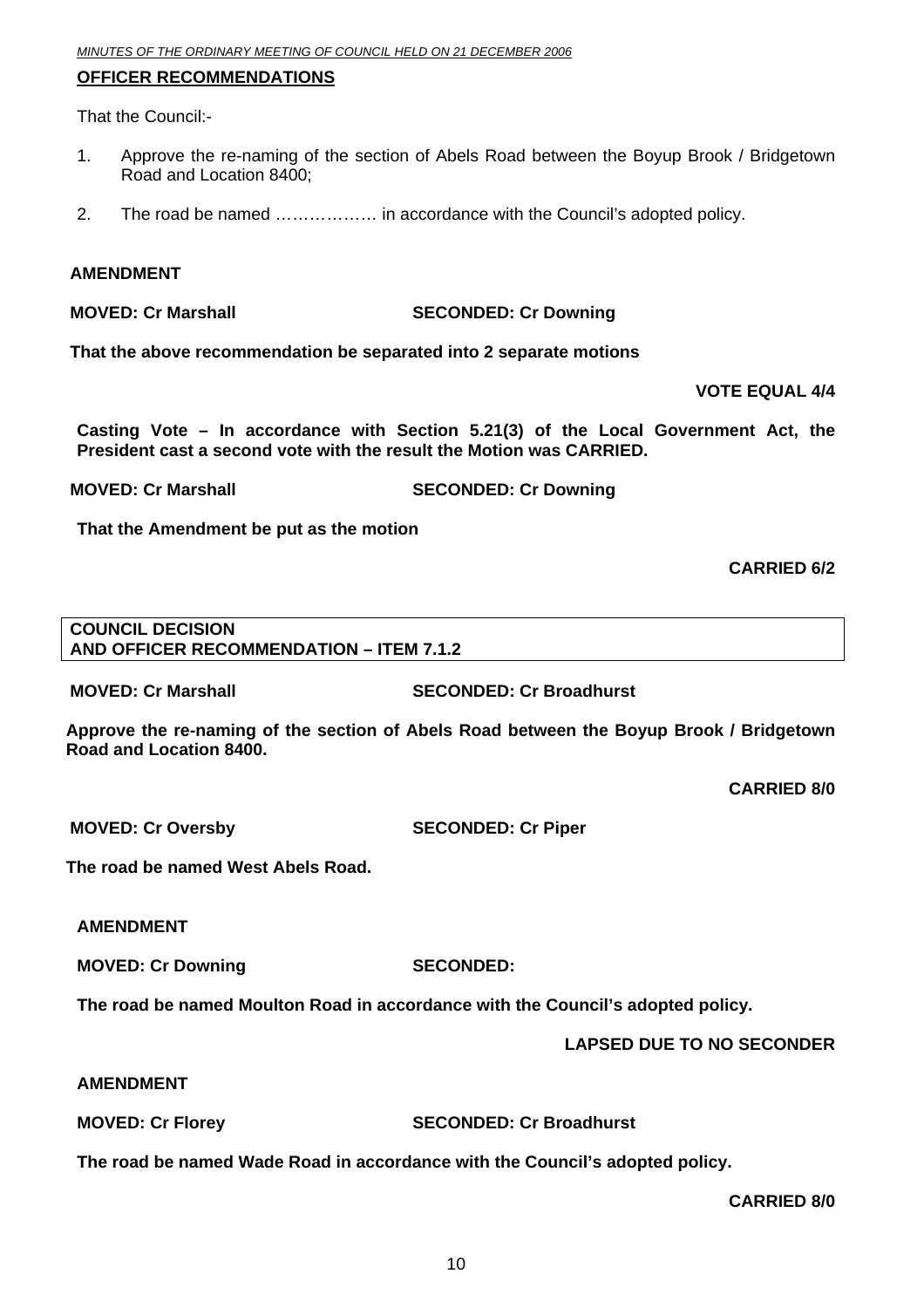<span id="page-10-0"></span>**MOVED: Cr Florey SECONDED: Cr Broadhurst** 

#### **That the Amendment be put as the motion**

#### **CARRIED 7/1**

#### **7.2 DEVELOPMENT AND COMMUNITY SERVICES**

#### 7.2.1 Subdivision Application – Lot 200 Bridgetown Boyup Brook Road, Boyup Brook

| Location:               | Lot 200 Bridgetown Boyup Brook Road         |
|-------------------------|---------------------------------------------|
| Applicant:              | RAS Machin (Owner RJ Brown)                 |
| File:                   | Ass 3360                                    |
| Disclosure of Interest: | Nil                                         |
| Date:                   | 5 December 2006                             |
| Author:                 | Tony Doust - Acting Chief Executive Officer |
| Appendices:             | 1.3 Plan                                    |

#### **SUMMARY**

This report recommends approval to subdivide Lot 200 Boyup Brook Bridgetown Road Boyup Brook to create two lots.

#### **BACKGROUND**

The above lot is within the Shire of Boyup Brook Town Planning Scheme No 2 Special Rural Zone No 2 and is 8.291Ha in area. The scheme allows the subdivision of land within the Special Rural Zone to a minimum lot size of 2ha. The proposed two new lots will be lot A 2.062ha and lot B 6.171ha. Lot A includes the existing house. Access to the lots is proposed from Hands Close. The use stated on the application is to remain as Special Rural.

#### **COMMENT**

As the proposal is in accordance with the Shire of Boyup Brook Town Planning Scheme No 2, the application is supported. Specific matters the Council will need to consider are the existing access to the house on proposed lot A and the need to upgrade Hands Close to a standard that is acceptable

With regards to the existing access from the Bridgetown Boyup Brook Road it is recommended that this be closed permanently and future access to this Lot be from Hands Close via the "Battle Axe" shown on the attached Plan. Council may include this as a condition when supporting the application. Council Policy also requires the subdivider to construct "Battle Axe" access legs to the satisfaction of the Shire. The estimated cost of upgrading the existing Hands Close Road access and proposed additional cul de sac to a bitumen standard is approximately \$20,000. The majority of this cost relates to the existing road survey and at this road was not constructed at the time of the original subdivision, it is not appropriate to request the owner to make any significant contribution to the upgrade of this section at this time.

Given the above it is suggested that Council when supporting of the application request a condition that the subdivider make suitable arrangements with the Shire for the upgrade and extension of Hands Close.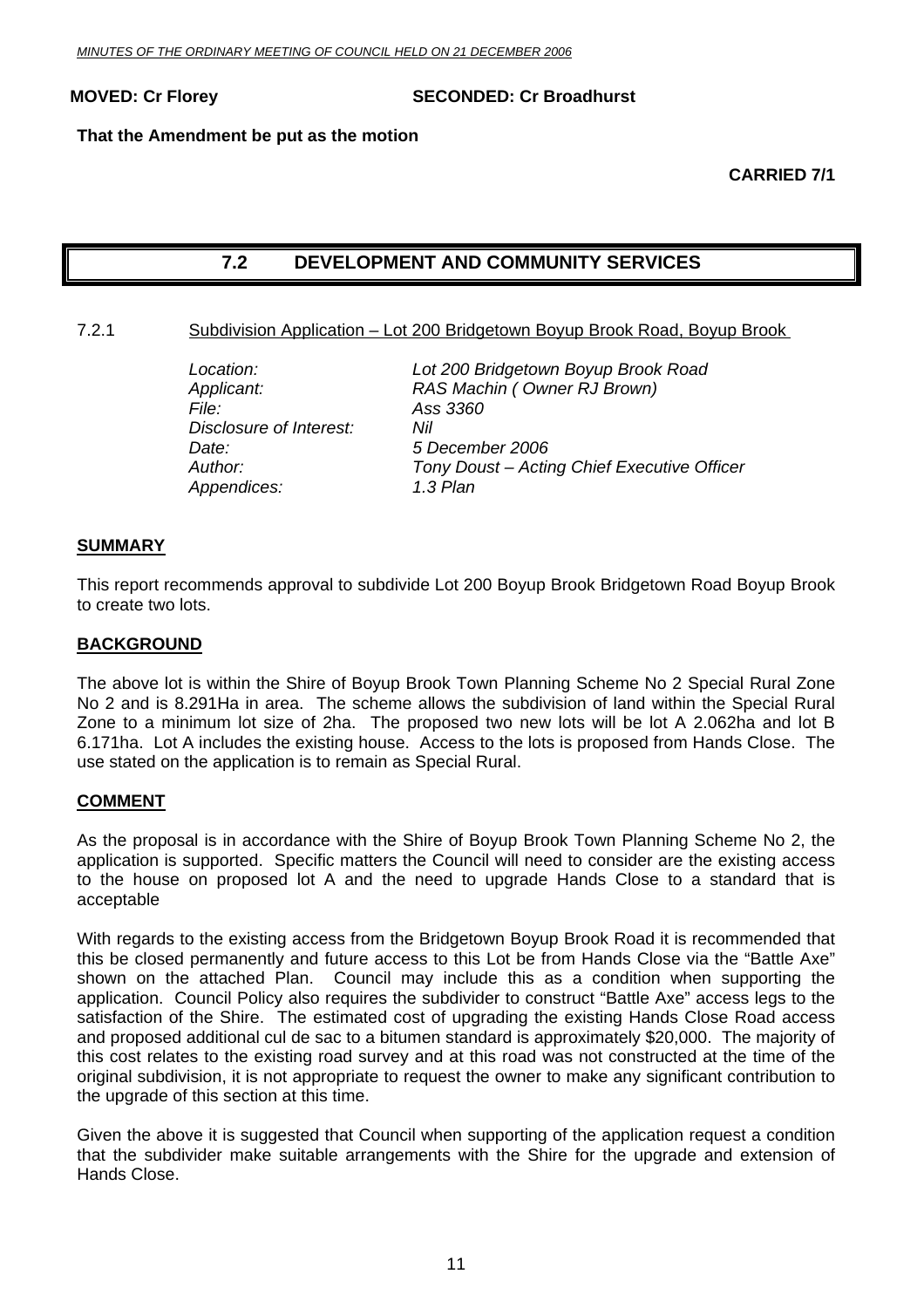*MINUTES OF THE ORDINARY MEETING OF COUNCIL HELD ON 21 DECEMBER 2006*

#### **CONSULTATION**

Manager of Works and Services re road costing estimate

#### **STATUTORY ENVIRONMENT**

Planning & Development Act 2005 Town Planning Development (Subdivision) Regulations 2000 Shire of Boyup Brook Town Planning Scheme No 2

#### **POLICY IMPLICATIONS**

Policy – Subdivision – Drain & Fill Conditions (TP 01) Policy – Subdivision - Amalgamation

#### **FINANCIAL IMPLICATIONS**

There are no specific requirements in relation to this proposal other than Councils decision in regard to the upgrading of Hands Close and the extent of the commitment to be made by the subdivider. The Council is not required by legislation to upgrade the existing road, however an improvement is desirable. The upgrade can be included in future budgets.

#### **STRATEGIC IMPLICATIONS**

The proposal is in accordance with the Shire of Boyup Brook Town Planning Scheme No 2 and this means the specific objectives are being met.

#### **VOTING REQUIREMENTS**

Simple Majority

#### **COUNCIL DECISION AND OFFICER RECOMMENDATION – ITEM 7.2.1**

**MOVED: Cr Florey SECONDED: Cr Martin** 

**That the Council supports the proposal to subdivide Lot 200 Bridgetown Boyup Brook Road to create two lots in excess of 2 ha in area subject to the following conditions:-** 

- **1. The subdivider arrange to close the existing access to proposed lot A from the Bridgetown Boyup Brook Road permanently.**
- **2. The subdivider constructing the Battleaxe access way to the property to a standard acceptable to the Shire.**
- **3. The subdivider making satisfactory arrangements with the Shire of Boyup Brook for the extension and upgrading of Hands Close**

#### **CARRIED 8/0**

Disclosure of Financial Interest Item 7.2.2 – Cr Martin

Prior to any consideration of item 7.2.2 Cr Martin disclosed a financial interest in this matter. The nature of his interest is that he frequently works for the applicant (KJ Moir).

4.35pm – Cr Martin left the meeting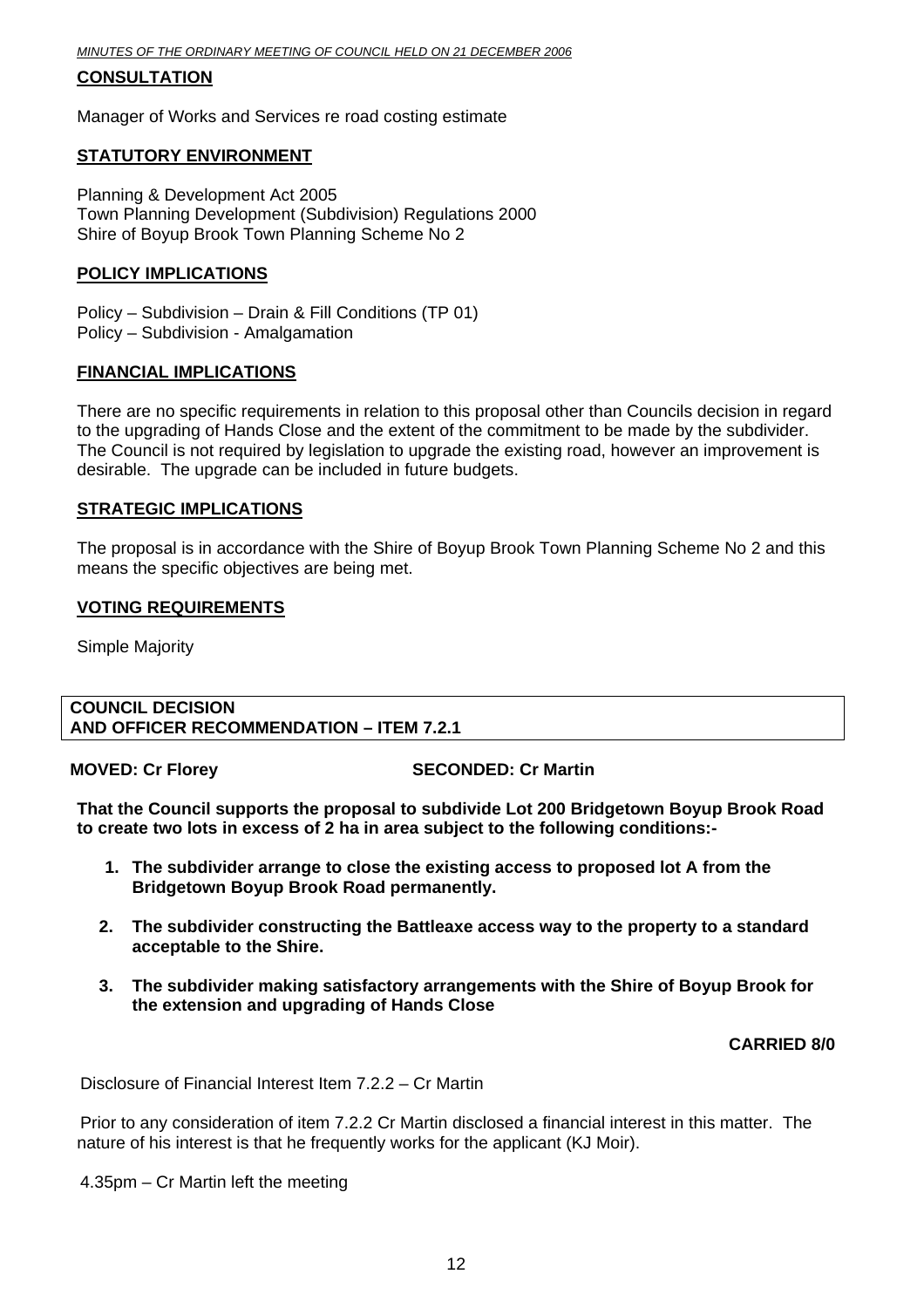<span id="page-12-0"></span>*MINUTES OF THE ORDINARY MEETING OF COUNCIL HELD ON 21 DECEMBER 2006*

7.2.2 Subdivision Lot 11233 Blechynden Road, Dinninup

| Tony Doust - Acting Chief Executive Officer |
|---------------------------------------------|
|                                             |
|                                             |

#### **SUMMARY**

This report is presented to consider an application to subdivide Lot 11233 into two lots.

#### **BACKGROUND**

The above lot adjoins the Boyup Brook Arthur River Road and is transected by Blechynden Road (See Attached Map). The total area of the lot is 149.9684ha. The proposal is to create to new lots on either side of the Blechynden Road that will be 33.344ha and 116.6578ha in area.

The applicant advises that the purpose of the subdivision is to create an agricultural and homestead lot. The applicant provided the following information in support of the proposed subdivision:-

"In support of this application I would like to draw the Commissions attention to WAPC Policy DC 3.4, the proposed Shire of Boyup Brook Draft Local Rural Strategy, which is currently under discussion and some issues, which are particularly, pertinent to the Shire of Boyup Brook.

This application is based on creating a Homestead Lot, south of Blechynden Road. The parcel of land in question has a power line running through the property and telephone lines in the road reserve. The section of land is timbered and therefore of limited value in terms of agricultural production. There are several sites that could be developed for housing with minimal work. The Blechynden family is in the process of transferring the ownership and running of the family enterprise to their daughter and son in law.

The senior Blechynden's while retiring are still desperately keen to be involved with the lifestyle and assist with labour during peak periods, both on an agricultural and domestic basis. Child minding facilities while heavily subsidized to city and urban families are just not practical or economically viable for the farming family, due to the tyranny of distance and the unpredictable nature of women's work in agriculture.

Under WAPC Policy DC 3.4 section 4.3 Subdivision for Homestead Lots.

- a) The Shire of Boyup Brook has had a declining population over the past two intercensal periods, particularly in the rural areas. With the progress of the timber plantation industry the rural component of the Shires population has been severely reduced. Depriving the Shire of both labour and community, not to mention the loss of history and experience that is being exported to the coastal strip due to the unavailability of building blocks in the town sites.
- b) The Shire of Boyup Brook's Draft Local Rural Strategy under section 6.1 Generic Guidelines for Local Government Action. Subdivision of Rural Land allows for the creation of Homestead Lots with a minimum area of 10 hectares. The area of the proposed lot is 33 hectares, this is a consequence of the existing road formation and the area of bush which has limited agricultural significance. While the Local Strategy refers to existing dwellings, this was a consequence of the denudation of rural communities by the plantation timber industry. In considering this application, I believe that the Shire would be supportive of retaining not only the wealth of experience but also the history of families that have been synonymous with the Shire for around one hundred years.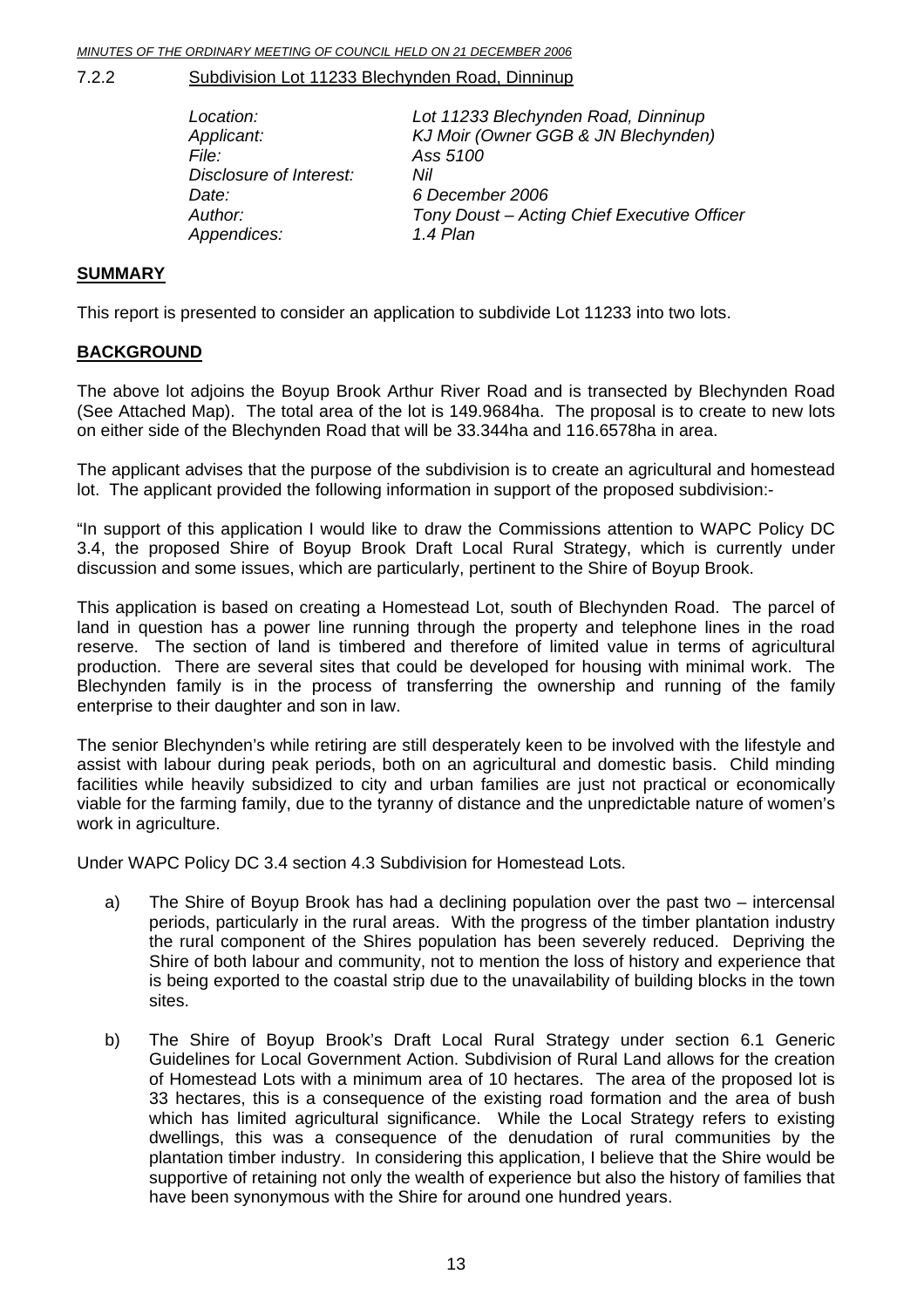c) The creation of homestead lots of this nature will not generate any additional needs for the provision of government and community services. To the contrary this type of development will support the continuation of some of the services still available.

While the current Local Rural Strategy, is only in the draft form, it does however indicate the Shires willingness to support this type of development"

#### **COMMENT**

Whilst the applicant refers to the Draft "Shire of Boyup Brook Local Rural Strategy" this document has not received certification by the Planning Commission and has not been advertised for public consideration and comment. Until this has occurred the document whilst important is not recognized as basis for decision making. This position has previously been made to the Council by the Commission on a number of occasions.

The Draft Local Rural Strategy Section 6.1 includes the following:-

- *Support subdivision of rural land where it is for the purpose of Creating a "Homestead Lot". This is to be a means of encouraging retention of existing houses, and hence population, within rural areas where tree plantations have been established or where a farm amalgamation process has occurred. It is subject to the following criteria.* 
	- *the land contains an existing habitable dwelling*
	- *legal road frontage to a constructed road*
	- *of sufficient size and configuration to provide an appropriate buffer from any adjacent existing intensive land use activities including chemical spraying, but also subject to minimum size of 10ha.*
	- *have existing access to power, and a water supply sufficient for domestic and garden uses.*
	- *encompass, as far as practical, any existing farm sheds and shed infrastructure.*
- *Support subdivision of rural land where, in accordance with WAPC Policy DC3.4 it is for the following specific purposes;* 
	- *the property is already physically divided by a significant natural or man-made feature.*
	- *to accommodate specific existing or proposed non-rural land uses such as recreation facilities, public utilities or uses ancillary to the rural use of land.*
	- *to excise a conservation lot (minimum 40 ha)*
	- *to facilitate conservation of a heritage building or place.*
	- *for relocation of boundaries to reflect good environmental and land management practices, and no additional dwelling entitlements are created (or they are removed) and where the proposal is intended to facilitate ongoing agricultural use of all lots.*

The existing property has a residence on the larger proposed lot and it is proposed to create a "Homestead" on the smaller lot south of Blechynden Road.

The section of the Draft Policy 'Creating a Homestead Lot' specifically refers to rural areas where tree plantation have been established or where amalgamation process has occurred. The second dot point refers to WAPC policy DC3.4 raises a number of issues however the only aspect of this section that would apply to the lot is that the property is physically divided by the road.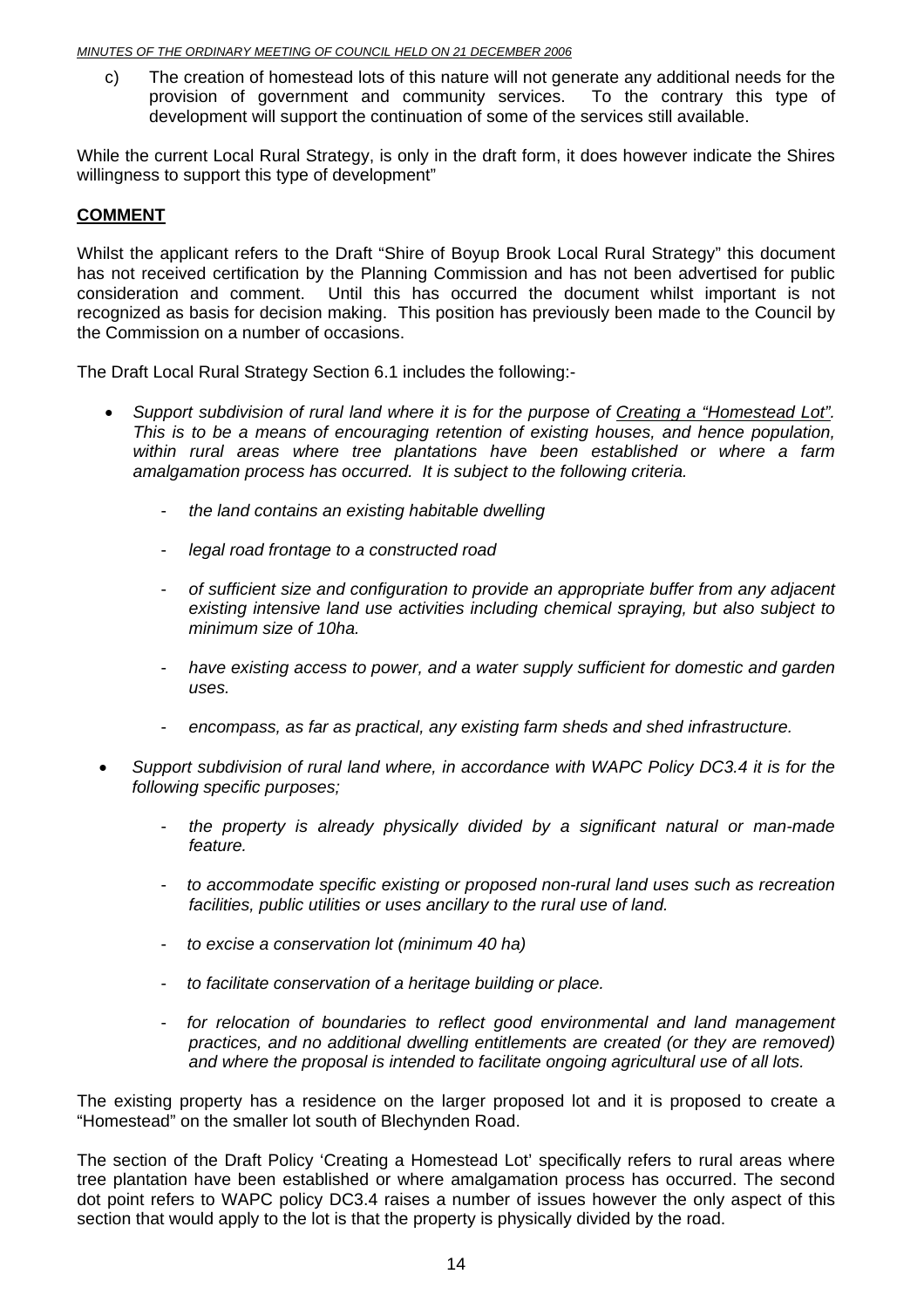The Shire of Boyup Brook Town Planning Scheme No 2 Amendment 10 (Clause 5.2.6) provides the opportunity for a landowner of "Rural Zoned Land" with the following:-

*"The Council will permit erection of a maximum of two (2) single dwellings per location or lot in the "Rural" zone a minimum of 10 hectares for private residential purposes. Alternatively, the Council will permit one (1) duplex per location or lot.* 

*Where the Council is satisfied that justification for agricultural or management purposes exist, the Council may permit more than two (2) dwellings on any single "Rural" zone property."*

Under the above provision this option is available to the owner to construct a  $2<sup>nd</sup>$  residence on the existing lot.

Given the above, it is difficult to justify support for the application particularly as the lot being created is less than 40ha and the need for a second residence can be accommodated under the existing Town Planning Scheme.

The Acting CEO advised Council that subsequent to the agenda being prepared and distributed the Town Planning Scheme Amendment No 10, whilst adopted by Council, has not been approved by the State Planning Commission. On this basis any reference to the  $2^{nd}$  residence in the report is not applicable and should not be considered, however the removal of this does not impact on the recommendation.

#### **CONSULTATION**

Department of Planning and Infrastructure

#### **STATUTORY ENVIRONMENT**

This is covered within the background and comment section of this report

#### **POLICY IMPLICATIONS**

Draft Shire of Boyup Brook Local Rural Strategy Policy Subdivision - Amalgamation

#### **FINANCIAL IMPLICATIONS**

Nil

#### **STRATEGIC IMPLICATIONS**

This is covered within the background and comment section of this report.

#### **VOTING REQUIREMENTS**

Simple Majority

#### **OFFICER RECOMMENDATIONS**

That the proposal to subdivide Lot 11233 into two lots of 33.344ha and 116.6578ha not be supported by Council as the subdivision does not meet the requirements of the Shire of Boyup Brook Town Planning Scheme No 2 and the provisions within the draft Shire of Boyup Brook Local Rural Strategy.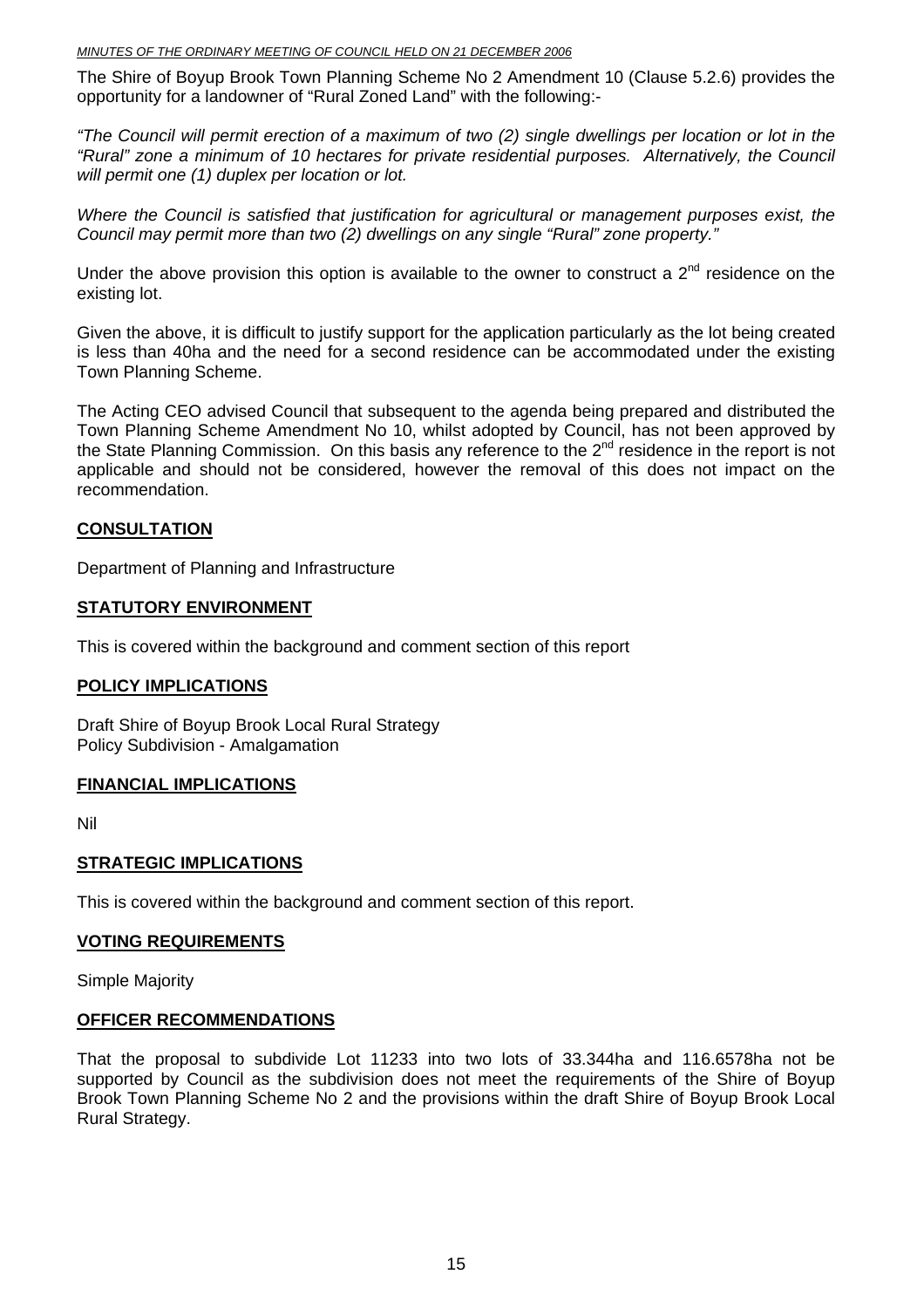<span id="page-15-0"></span>**MOVED: Cr Florey SECONDED: Cr Broadhurst** 

**That the Council move into a committee of the whole under clause 15.6 of the Standing Orders, Local Law No.1**.**to allow members free discussion on the matter.** 

 **CARRIED 7/0** 

#### **MOVED: Cr Oversby SECONDED: Cr Piper SECONDED: Cr Piper**

**That the Council moves out of committee of the whole under clause 15.6 of the Standing Orders, Local Law No.1.** 

#### **CARRIED 7/0**

#### **COUNCIL DECISION AND OFFICER RECOMMENDATION – ITEM 7.2.2**

#### **MOVED: Cr Downing SECONDED: Cr Ginnane**

**That the proposal to subdivide Lot 11233 into two lots of 33.344ha and 116.6578ha not be supported by Council as the subdivision does not meet the requirements of the Shire of Boyup Brook Town Planning Scheme No 2 and the provisions within the draft Shire of Boyup Brook Local Rural Strategy.** 

**CARRIED 5/2** 

Cr Ginnane requested that the vote of all members present be recorded

For Against Cr Ginnane Cr Florey Cr Marshall Cr Oversby Cr Piper

Cr Downing Cr Broadhurst

4.53pm – Cr Martin returned to the meeting.

### **7.3 CORPORATE SERVICES**

#### 7.3.1 Accounts for Payment

*Location: NA Applicant: Shire of Boyup Brook File: NA Disclosure of Interest: Nil Date: 15 December 2006 Appendices: 1.5 List of Cheques* 

*Author: Keith Jones – Manager of Finance & Administration* 

#### **SUMMARY**

Report recommends the acceptance and approval of the Schedule of Accounts for Payment.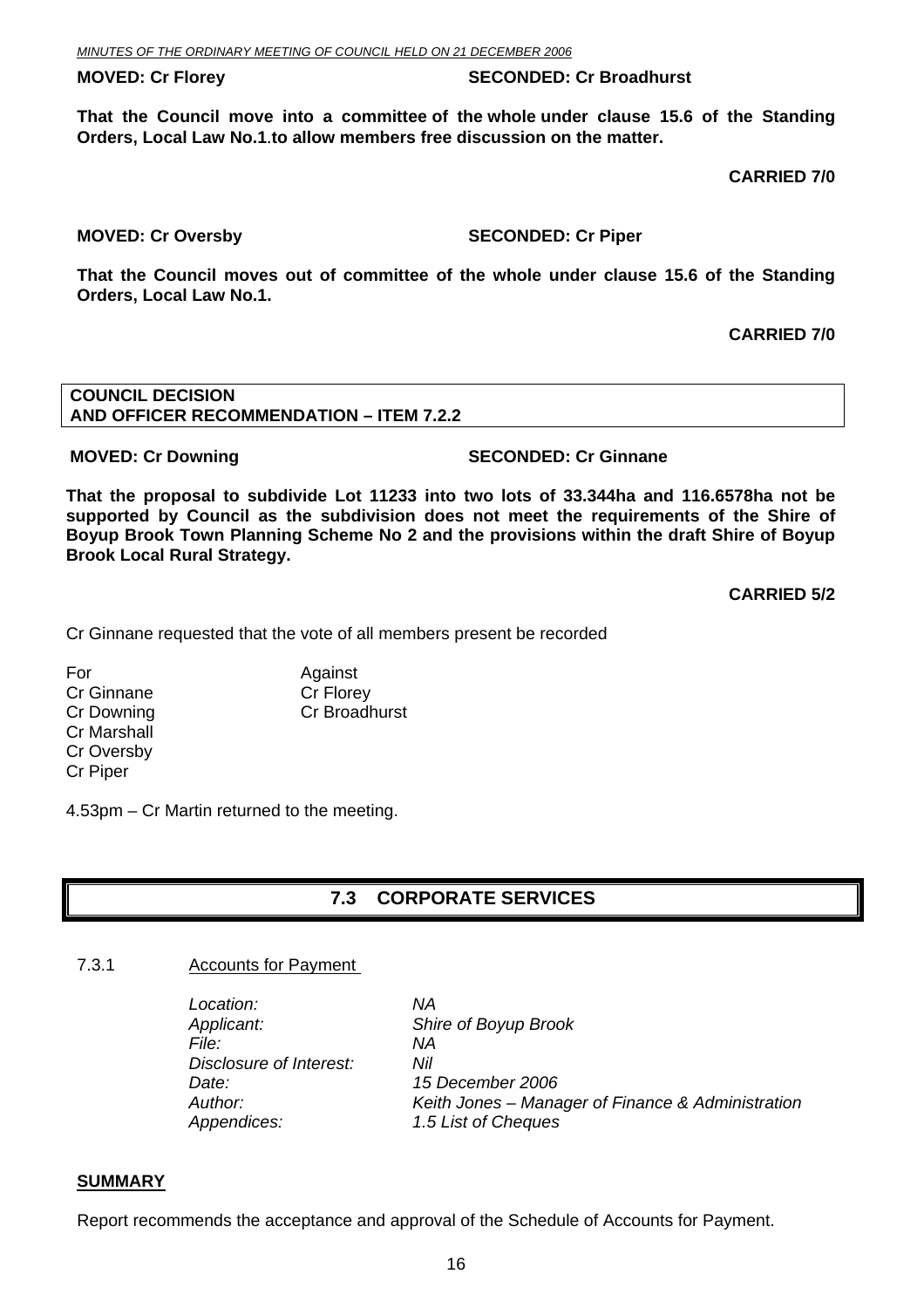#### **BACKGROUND**

A list of invoices paid for the month of November 2006 from the Municipal Account, to the sum of \$467,938.82 is attached, together with a list of Electronic Fund Transfers (Bank Fees) and Direct Debit Payments. In addition any payments from the Trust Account have been listed for Council's ratification.

#### **COMMENT**

In accordance with the requirements of the Local Government Act 1995 a list of accounts paid, by approval of the Chief Executive Officer under the Council's delegated authority, is to be completed for each month showing:

- a) The payees names
- b) The amount of the payments
- c) Sufficient information to identify the payment
- d) The date of the payment

The attached list meets the requirements of the Financial Regulations.

#### **CONSULTATION**

Nil

#### **STATUTORY ENVIRONMENT**

Local Government (Financial Management) Regulations Act 1009, Regulation 12; and Regulations 13(3)(a)(b); 13(1); and 13(4).

#### **POLICY IMPLICATIONS**

Accounts are presented for consideration or where paid by direct debit pursuant to the Council's "Authorisation to Incur Debts and Make Payments" policy.

#### **FINANCIAL IMPLICATIONS**

Account payments are in accordance with the adopted budget for 2006/07 or authorized by separate resolution.

#### **STRATEGIC IMPLICATIONS**

Nil

#### **VOTING REQUIREMENTS**

Simple Majority

#### **COUNCIL DECISION AND OFFICER RECOMMENDATION – ITEM 7.3.1**

**MOVED: Cr Oversby SECONDED: Cr Downing** 

**That the accounts as presented totaling \$467,938.82 as-**

**1. cheque voucher numbers 15532 - 15638 be approved for payment;**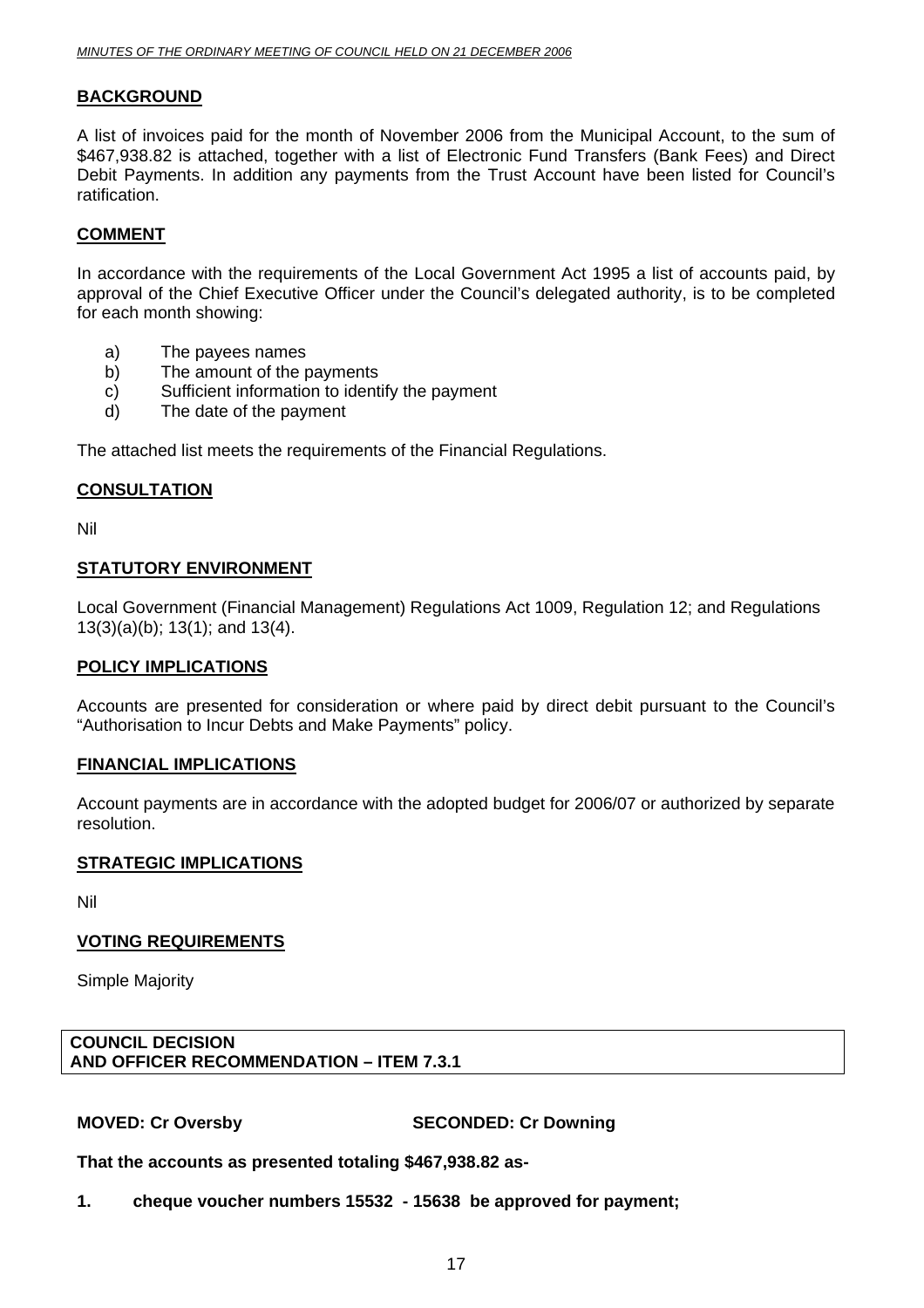#### <span id="page-17-0"></span>**2. paid by-**

- **a. direct electronic payments through the Municipal Account;**
- **b. cheque voucher number 2090 2093 paid through the Chief Executive Officer's Advance Account;**

 **be endorsed.** 

#### **CARRIED 8/0**

7.3.2 October 2006 Monthly Statement of Financial Activity

| Location:               | ΝA                                                |
|-------------------------|---------------------------------------------------|
| Applicant:              | Shire of Boyup Brook                              |
| <i>File:</i>            | ΝA                                                |
| Disclosure of Interest: | Nil                                               |
| Date:                   | 15 December 2006                                  |
| Author:                 | Keith Jones - Manager of Finance & Administration |
| Appendices:             | 1.6 Statement of Financial Activity               |

#### **SUMMARY**

Report recommends Council receive the Balance Sheet and Operating Statement for the month ended 31 October 2006, and Investment Schedule for the month end 30 November 2006.

#### **BACKGROUND**

There is a statutory requirement that Financial Reports be recorded in the Minutes of the meeting to which they are presented.

#### **COMMENT**

Balance Sheet (Statement of Position) and an Operating Statement as at last day of business of the month of October 2006 and with an Investment Schedule with a balance at the end of November 2006 are appended.

#### **CONSULTATION**

Nil

#### **STATUTORY ENVIRONMENT**

Local Government (Financial Management) Regulations 1996, s34(1)(a) Local Government (Financial Management) Regulations 1996, s19(1)(2)(a)(b) Local Government (Financial Management) Regulations 1996, s34(2)(a)(b)

#### **POLICY IMPLICATIONS**

Nil

**FINANCIAL IMPLICATIONS** Nil

**STRATEGIC IMPLICATIONS** Nil

#### **VOTING REQUIREMENTS**

Simple Majority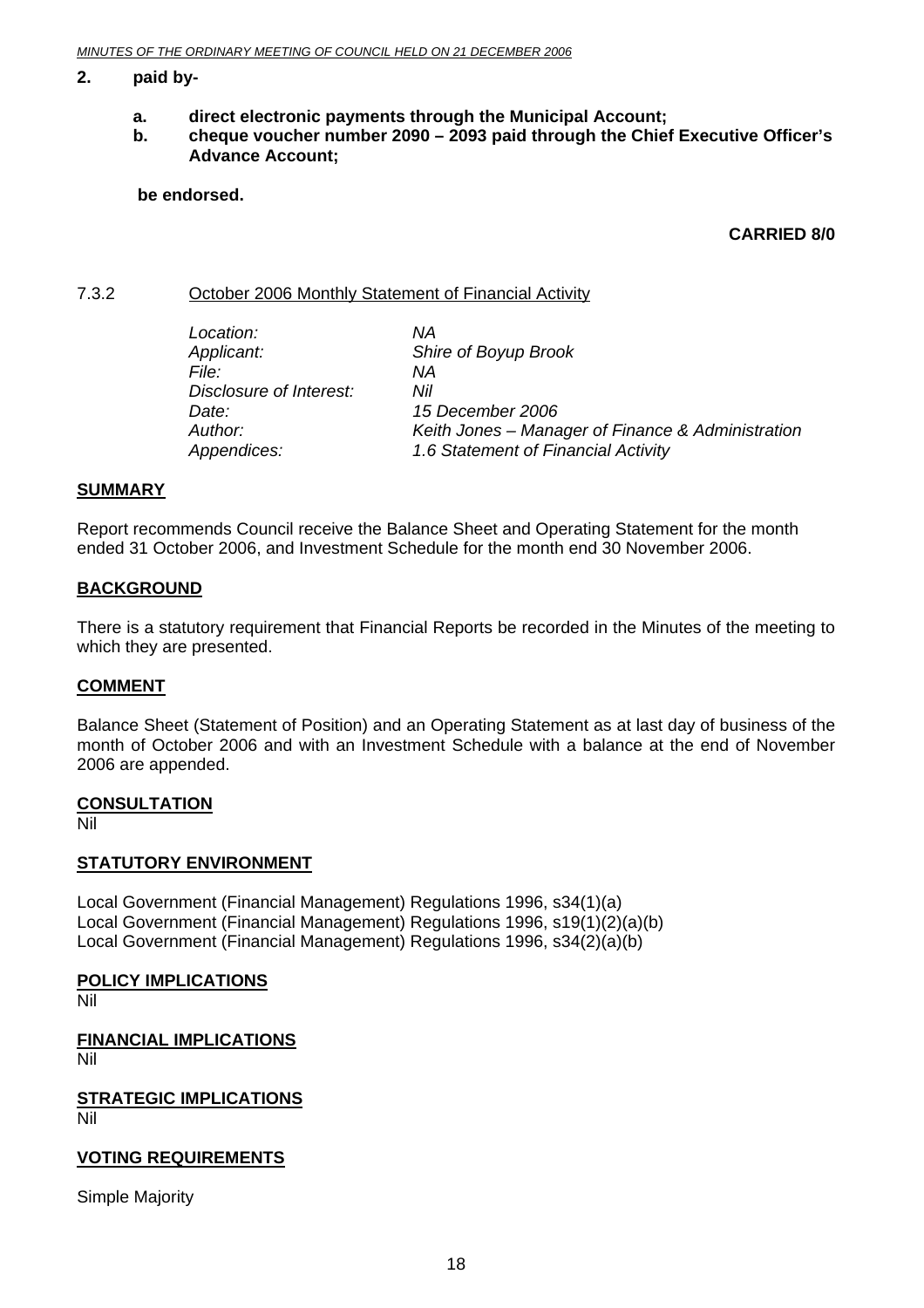#### <span id="page-18-0"></span>**COUNCIL DECISION AND OFFICER RECOMMENDATION – ITEM 7.3.2**

#### **MOVED: Cr Downing SECONDED: Cr Oversby**

#### **That the October 2006 Monthly Statement of Financial Activity as presented, be received.**

#### **CARRIED 8/0**

#### 7.3.3 Constable Care Child Safety Programme - Participation

| ΝA                                          |  |
|---------------------------------------------|--|
| Constable Care Child Safety Foundation Inc  |  |
| <i>IM/20/005</i>                            |  |
| Nil                                         |  |
| 05 December 2006                            |  |
| Tony Doust – Acting Chief Executive Officer |  |
|                                             |  |

#### **SUMMARY**

To consider a request from the Foundation's Co-ordinator to be a supporting Constable Care Merchandising Partner. This report recommends that Council makes a financial contribution.

#### **BACKGROUND**

Constable Care delivers its programs to more than 136,000 children (5 to 12 years) through local primary schools each year. Programs cover Respect, Personal Safety, Road Safety, Bullying, Drug Awareness, Child Protection and Crime Prevention. Council support can help reduce juvenile crime, improve community safety and encourage respect among young people.

Messages are delivered through puppet shows and drama plays, where sponsored merchandise is awarded to children and watched by the wider community.

Merchandise branded with the Shire name and/or logo.

#### **COMMENT**

The Shire has in previous years provided funding to participate in this programme. In the year 2005/06 Council provided \$425.00 to provide 20 "T" Shirts.

The Foundation will be visiting Boyup Brook in March 2007 and conducting presentations to the school children at the Boyup Brook District High School and St Mary's School. The "T" Shirts will be given to the children during these presentations.

Unfortunately the funding was omitted from the 2006/07 budget and Council will need to consider this request if they wish to participate as a partner.

#### **CONSULTATION**

Rod Cooling Foundation Co-Ordinator, Shire President.

#### **STATUTORY ENVIRONMENT**

Local Government Act 1995 Section 6.8 – Expenditure from Municipal Fund not included in the Annual Budget.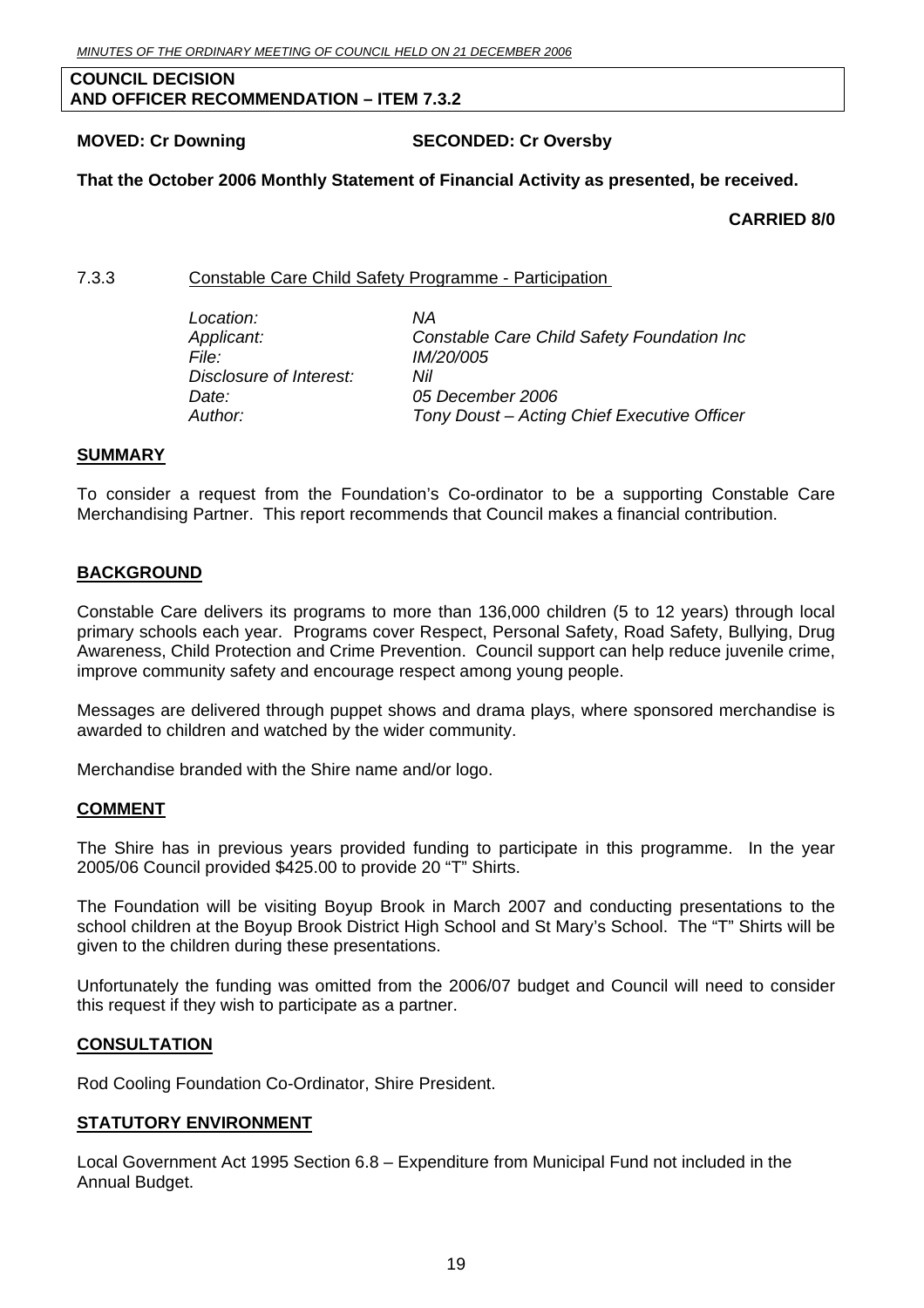#### <span id="page-19-0"></span>**POLICY IMPLICATIONS**

Council adopted policy "Donations" Fin 04 outlines the procedure to obtain funding for community based initiatives. Whilst the application is not within the normal time frame the objectives of the policy are met.

#### **FINANCIAL IMPLICATIONS**

As the funding required \$425.00 is not within the adopted Budget Council will need to authorize the expenditure in accordance with the requirements of Section 6.8 of the Local Government Act 1995.

#### **STRATEGIC IMPLICATIONS**

The programme Council involvement provides the Children of the Shire with important information assisting in their development.

#### **VOTING REQUIREMENTS**

Absolute Majority

#### **COUNCIL DECISION AND OFFICER RECOMMENDATION – ITEM 7.3.3**

**MOVED: Cr Piper SECONDED: Cr Oversby** 

**That Council authorizes the payment of \$425.00 for the "Constable Care Child Safety Foundation Inc" as a contribution towards this program to be delivered to the schools in Boyup Brook in 2007, from unbudgeted expenditure.** 

#### **CARRIED BY AN ABSOLUTE MAJORITY 5/3**

#### 7.3.4 Railway Carriage – Boyup Brook Railway Station Area

| <b>Blackwood Valley Wine Industry Association Inc</b> |
|-------------------------------------------------------|
|                                                       |
|                                                       |
|                                                       |
|                                                       |
|                                                       |

#### **SUMMARY**

To consider a request from the Blackwood Valley Wine Industry Association to use the vacant Railway Carriage as a part time office and storage facility.

The report recommends the facility be leased to the organisation.

#### **BACKGROUND**

The Boyup Brook Country Music Club (BBCMC) occupied the Railway carriage at the Boyup Brook Railway Station area for approximately 3 years and vacated the facilities during 2005. The rental charged was a "peppercorn" \$1 per annum.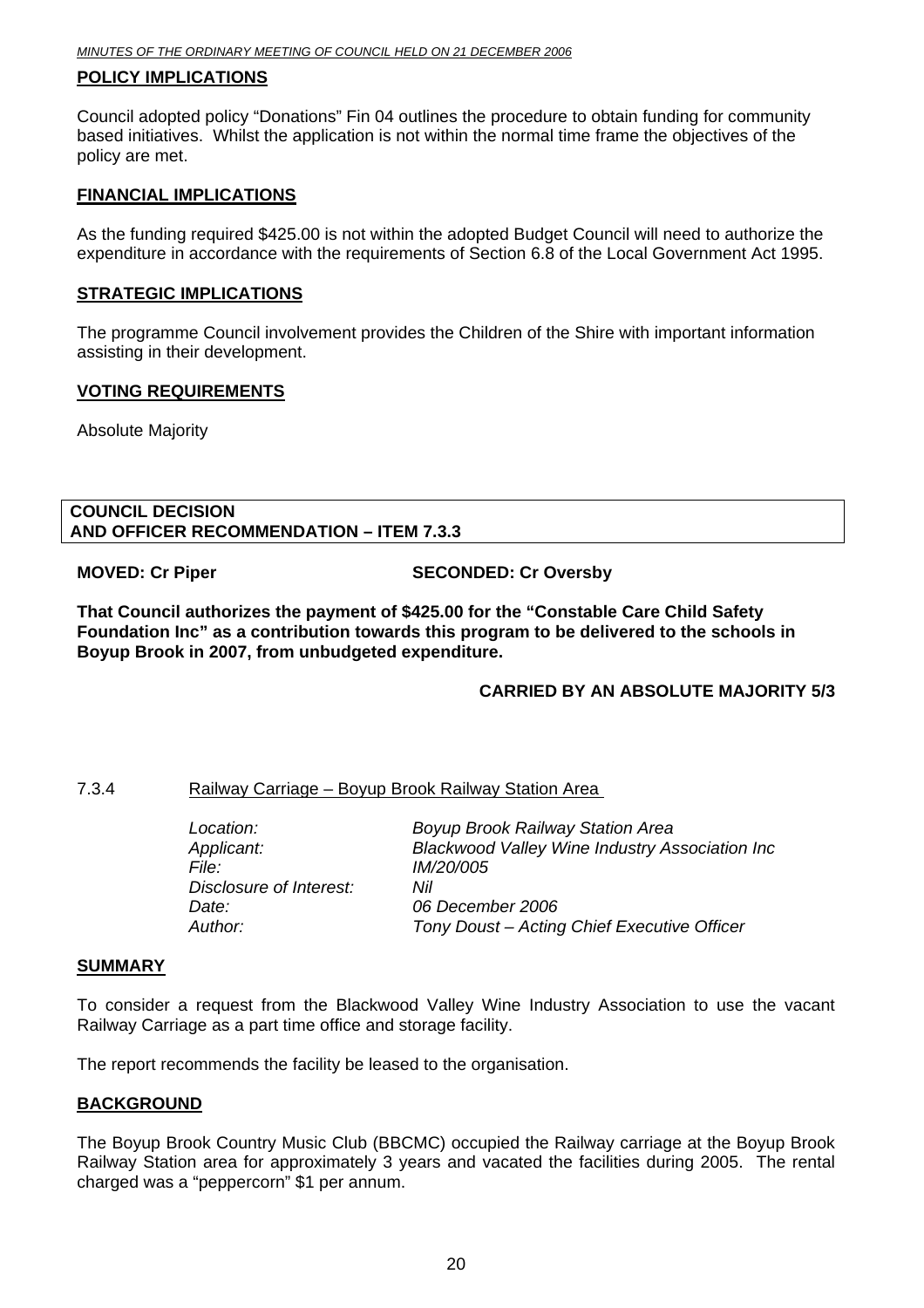The facilities are now vacant and have been subject to vandalism and damage during the past 12 months. Utilization of the carriages will help to minimize damage of this nature.

#### **COMMENT**

The proposal received from the Blackwood Valley Wine Industry Association will not impact on the other users of the facilities and will promote the Shire as a wine producing area. The association will be required to pay for electricity and telephone use, as per the previous arrangement with the BBCMC. The association has advised that they will be happy to continue with the gardening etc previously undertaken by the BBCMC. The association has also offered to maintain the railway gardens to enhance the attractiveness of the area.

Its proposed to open the office on a once a week basis (average) and during festivals and events to maximize the community awareness and events.

#### **CONSULTATION**

Shire President, Manager of Finance and Administration

#### **STATUTORY ENVIRONMENT**

Although it is proposed to lease the facilities to the association on a peppercorn basis the provisions of the Local Government Act 1995 Section 3.58 and Local Government (Functions & General) Regulations 1996, Section 30 do not provide exemption and therefore the lease of the Railway Carriage by private treaty and will need to advertise.

#### **POLICY IMPLICATIONS**

No special policy has been adopted in regards to leasing/rental of these facilities.

#### **FINANCIAL IMPLICATIONS**

Given the rental is only a "peppercorn" the lease proposal will not impact on the revenue of the Shire. No outlays are proposed with regard to the operation of the use of the Railway carriage.

#### **STRATEGIC IMPLICATIONS**

The establishment of the Blackwood Valley Wine Association office at the Boyup Brook Railway Station area will contribute to the development and promotion of Boyup Brook.

#### **VOTING REQUIREMENTS**

Simple Majority

#### **COUNCIL DECISION AND OFFICER RECOMMENDATION – ITEM 7.3.4**

**MOVED: Cr Oversby SECONDED: Cr Broadhurst** 

**That the Chief Executive Officer be authorized to negotiate and complete a "peppercorn" lease arrangement for one of the vacant railway carriages at the Boyup Brook Railway Station area, with the Blackwood Valley Wine Industry Association Inc and advertise the proposal in accordance with the provisions of the Local Government Act 1995.** 

**CARRIED 8/0**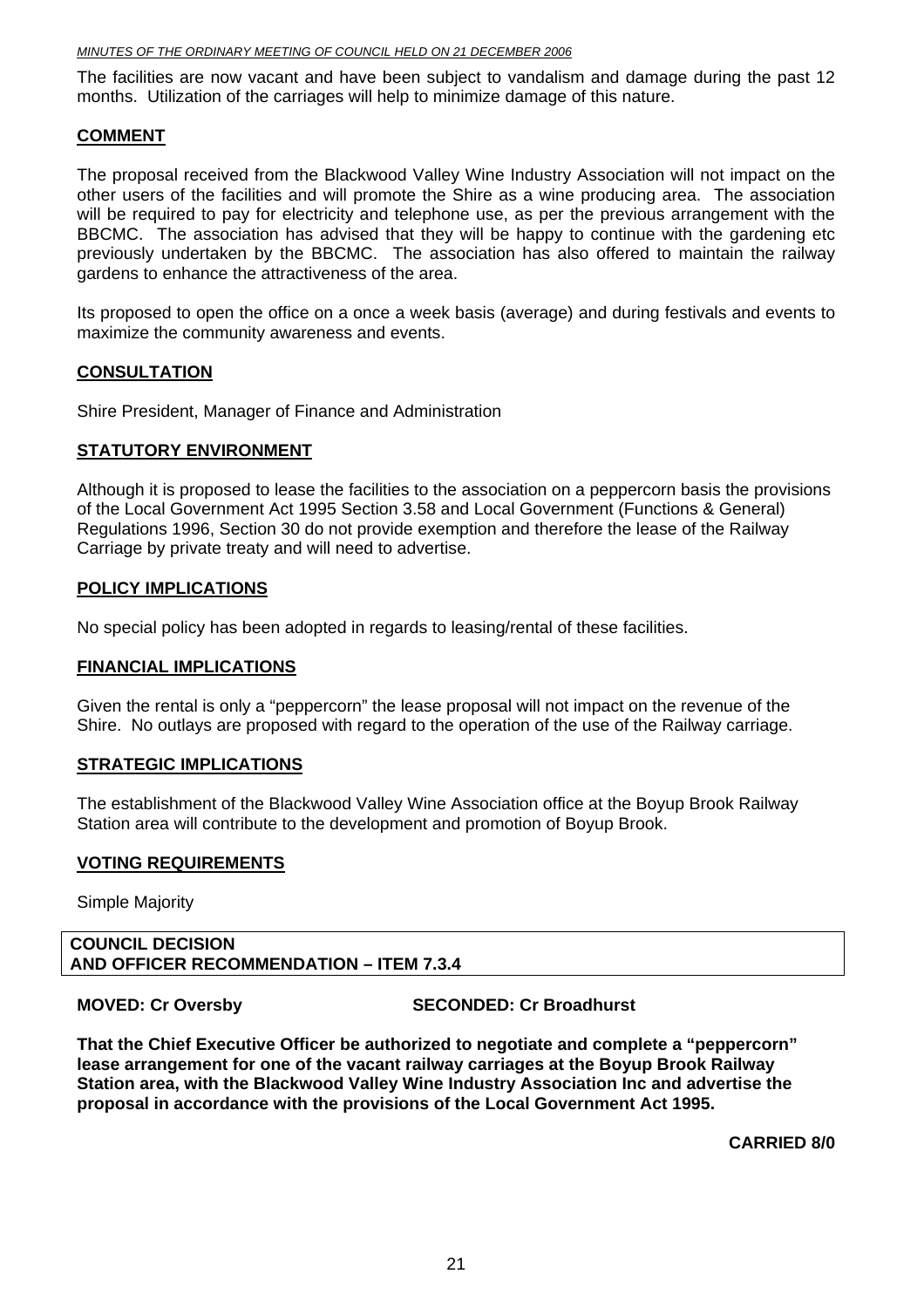<span id="page-21-0"></span>ADJOURNMENT

#### **MOVED: Cr Florey SECONDED: Cr Martin**

#### **That the meeting be adjourned for 10 minutes from 5.00pm.**

#### **CARRIED 6/0**

5.10pm – The meeting reconvened with all those being present before the adjournment returning to the meeting with the exception of Cr Marshall.

5.11pm – Cr Marshall returned to the meeting.

### **8. PETITIONS AND MEMORIALS**

### **9. MOTIONS OF WHICH PREVIOUS NOTICE HAS BEEN GIVEN**

#### 9.1 Motion from Cr Ginanne – Revocation "Shire Boundary Signs"

Cr Ginanne has given notice of his intention to move the following three motions.

- 1. That motion 1 "the Council approve four boundary signs (1500mm x 900mm) as per attached sketch for consideration in the 2007/2008 budget" on page 6 of Minutes of Ordinary Meeting held on Thursday 16 November 2006, be rescinded.
- 2. That four boundary signs (1500mm x 900mm) as per sketch supplied previously be purchased and erected prior to the 900mm x 300mm "Country Music Capital of WA" being permanently fixed to the "Community" sign framework at each Town entrance.
- 3. Boundary signs to be funded from Townscape budget.

#### OFFICER REPORT ON THE SHIRE BOUNDARY SIGNS

| Four Boundary Signs of Boyup Brook          |
|---------------------------------------------|
| Cr Ginnane                                  |
|                                             |
| Nil                                         |
| 5 December 2006                             |
| Tony Doust - Acting Chief Executive Officer |
|                                             |

#### **SUMMARY**

This report is presented as a result of a notice of motion from Cr Ginanne in relation to a previous decision that Council approved the design of Boundary signs for placement on the four major entrance roads to the Shire. The supply and erection of the signs were to be considered in the 2007/08 budget.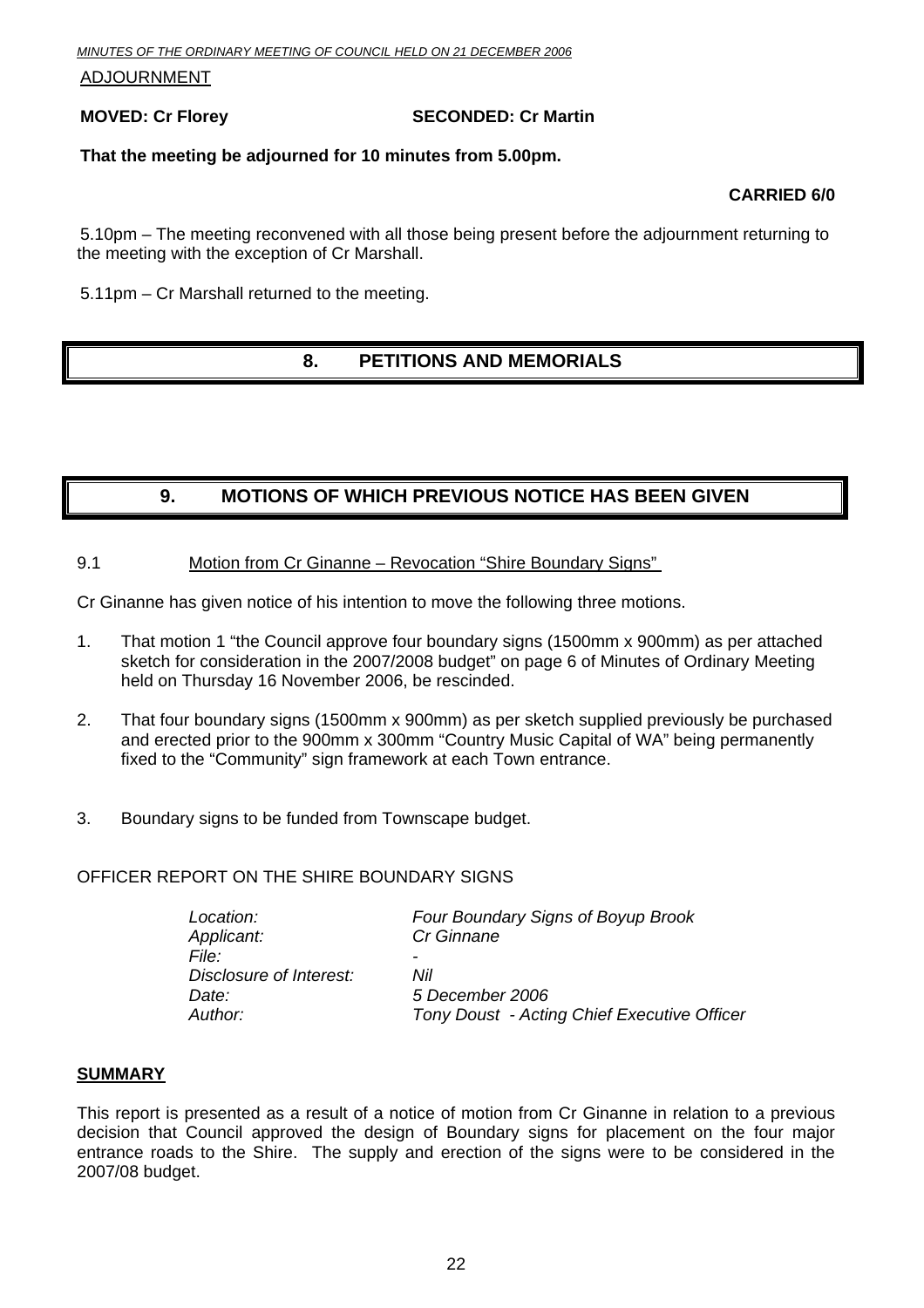#### **BACKGROUND**

Council at its meeting on the  $16<sup>th</sup>$  November 2006, considered a report dated  $6<sup>th</sup>$  November 2006 from the Shire of Boyup Brook Townscape Committee which included the following recommendations:

Item 6.2 Country Music Club – Entry Statement Recognition

"That the Council approve:-

- 1. Provision of transitional "Boyup Brook" signs to be in place when community signs are not erected.
- 2. A 900mm x 300mm "Country Music Capital of WA" sign with green lettering on a beige background be permanently fixed to the "Community" sign framework at each town entrance"

Item 6.6 Shire Boundary Entrance Signs

"That the Council approve four boundary signs (1500mm x 900mm) as per attached sketch for consideration in the 2007/08 budget"

Council adopted both recommendations.

A Notice of motion submitted by Cr Ginnane and dealt with under Section 9.1 of the Council Meeting 16<sup>th</sup> November 2006 also relates to the placement of boundary signs and entrance statements:-

"Item 7.1.1 of the minutes of the Ordinary Meeting of Council held on 19 October 2006 stating:

"That item 2 (a) the use of "Country Music Capital of WA" as an attachment or addition to Boyup Brook entrance signage" be held off until the:-

- 1) "stick men" figures proposed as entry statements are installed;
- 2) design and costings of the intended "Country Music Capital" signs are submitted to the Council for further consideration. "

Cr Ginnane submitted the following comments with this notice of motion, considered and adopted by Council on 16<sup>th</sup> November 2006:-

"Council has adopted "Country Choice" as the theme for our Shire and it would be improper to have conflicting statements at each of the entrances to the Town prior to the installation of the agreed Stick Men Figures in their various poses and the adopted theme prominently displayed.

Council has recognised the work that the Country Music Club does in bringing our Town to the notice of a wide part of the population of WA by carrying the above motion. However, Country Music is only one of the many attractions of Boyup Brook and this was recognised when the "Country Choice" theme was adopted and it should always be the predominant statement."

#### **COMMENT**

Other than the financial implications that are addressed under this section of the report, the matter is one that Councillors need to determine to ensure the objectives of the community are achieved and implemented.

#### **CONSULTATION**

No specific consultation has been conducted with any persons or group by Shire Officers

#### **STATUTORY ENVIRONMENT**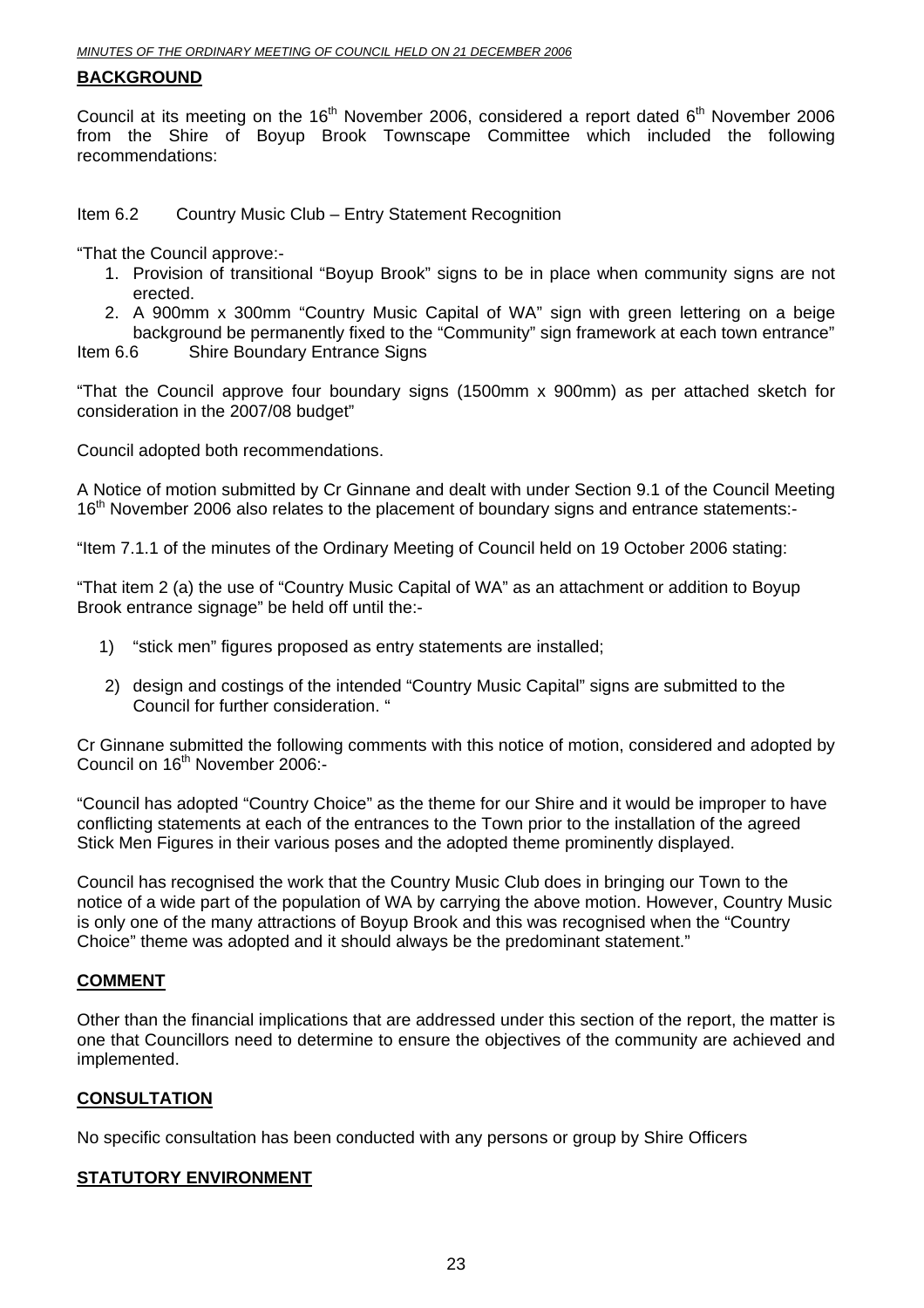Rescission of previous motions is permitted under Section 5.25(1) (e) of the Local Government Act 1995 and Local Government (Administration) Regulations 1996 Section (10)

#### **POLICY IMPLICATIONS**

Whilst the comment provided in the information included in this report, from past minutes, would indicate that Council has adopted a policy relating to the use of the theme "Country Choice" is not included in the current policy manual.

#### **FINANCIAL IMPLICATIONS**

The 2006/07 budget for Townscape is \$16,783, which consists of \$10450 for Shire staff wages, overheads and plant costs. \$6333 is available for contractors and materials. This funding was provided for entry statements and to remove Iris plants in Abel Street. Whilst the funding is available for this purpose the funds allocated for fixed costs wages, overheads and plant costs will need to be replaced from an alternative source if the funding is to be used to engage contractors or for materials. The estimated cost of the signs proposed is \$240 plus the labor, overheads and plant costs to erect them.

#### **STRATEGIC IMPLICATIONS**

The provision of the theme/entry signs and statements will ensure the strategic direction and promotion of the Shire in accordance with the Council direction and community aspirations.

#### **VOTING REQUIREMENTS**

Because this decision involves a revocation of an earlier decision it is necessary for at least one third of the offices (whether vacant or not) of members of the council to support consideration of the matter before the motion can be moved (Administration Regulation 10). This means the support of three elected members is necessary before the next stage of the process – consideration of the revocation motion. To be successful, the revocation motion must be carried by an absolute majority vote.

#### **NOTICE OF MOTIONS**

Record the support of three Councillors for the consideration of the Notice Of Motion No 1.

Motion 1

That motion 1 "the Council approve four boundary signs (1500mm x 900mm) as per attached sketch for consideration in the 2007/2008 budget" on page 6 of Minutes of Ordinary Meeting held on Thursday 16 November 2006, be rescinded.

#### Motion 2

That four boundary signs (1500mm x 900mm) as per sketch supplied previously be purchased and erected prior to 900mm x 300mm "Country Music Capital of WA" being permanently fixed to the "Community" sign framework at each Town entrance.

Motion 3

Boundary signs to be funded from Townscape budget.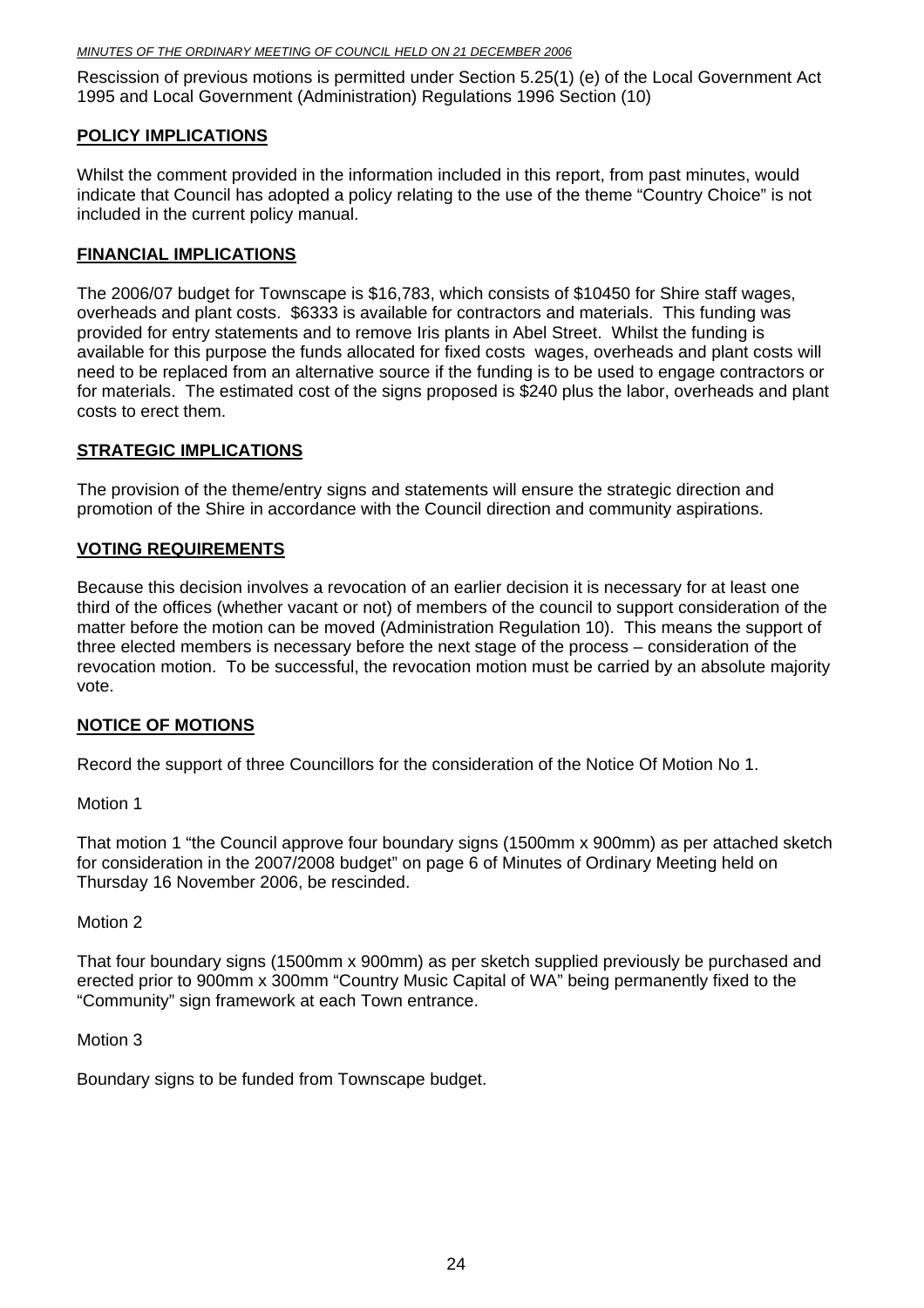#### <span id="page-24-0"></span>**COUNCIL DECISION – ITEM 9.1**

#### **MOVED: Cr Ginnane SECONDED: Cr Downing**

#### **That Item 9.1 lay on the table.**

#### **CARRIED 6/2**

#### 9.2 Motion from Cr Broadhurst – Revocation – "Country Music Capital of WA Signs"

Cr Broadhurst has given notice of her intention to move the following three motions.

1) That the motion adopted by Council under item 9.1 at the Council Meeting 16/11/06 and recorded in the Minutes of the Ordinary Meeting of the Council held 16 November 2006 being:-

""That Item 2 (a) the use of "Country Music Capital of WA" as an attachment or addition to Boyup Brook entrance signage" be held off until the:-

- 1. "stick men" figures be proposed as entry statements are installed;
- 2. design and costings of the intended "Country Music Capital" signs are submitted to the Council for further considerations";

be rescinded.

2) Under the item 7.1.1 motion (part b) on the  $16<sup>th</sup>$  November 2006, which was carried 7/2, being:-

"That a 900mm x 300mm 'Country Music Capital of WA' with green lettering on a beige background be permanently fixed to the 'Community' sign framework at each town entrance"

be acted upon before the Country Music Festival to be held 16 – 18 February 2007.

3) That the signs be funded from the Shire's 2006/07 signs budget account.

Cr Broadhurst has provided the following comments with the notice of motion.

"Delaying the action on this motion until the "Stick men" entry statement figures are all in place could mean a wait of four years. Little point seems to be gained by this and it could make Council appear petty-minded in the eyes of the community to pursue this line of action.

Despite the perception of some that the intent of the motion put by Cr Winter and seconded by Cr Parker at the Ordinary Meeting of the Council of the Shire of Boyup Brook held on Thursday, 21 May 1998 which stated

#### **"That the Council of the Shire of Boyup Brook accept the theme of the town being the "Country Music Capital of Western Australia." And Carried 5/4**

was not a commitment to acknowledge and recognize the claim, it is hard to argue against those who believed that this was an undertaking which would be enacted in due course.

It is now 8 years since that motion was passed and there is no record of it being rescinded since then.

However a precedent and recognition of the theme has been set by the positioning of one such sign at the North West Entrance to town.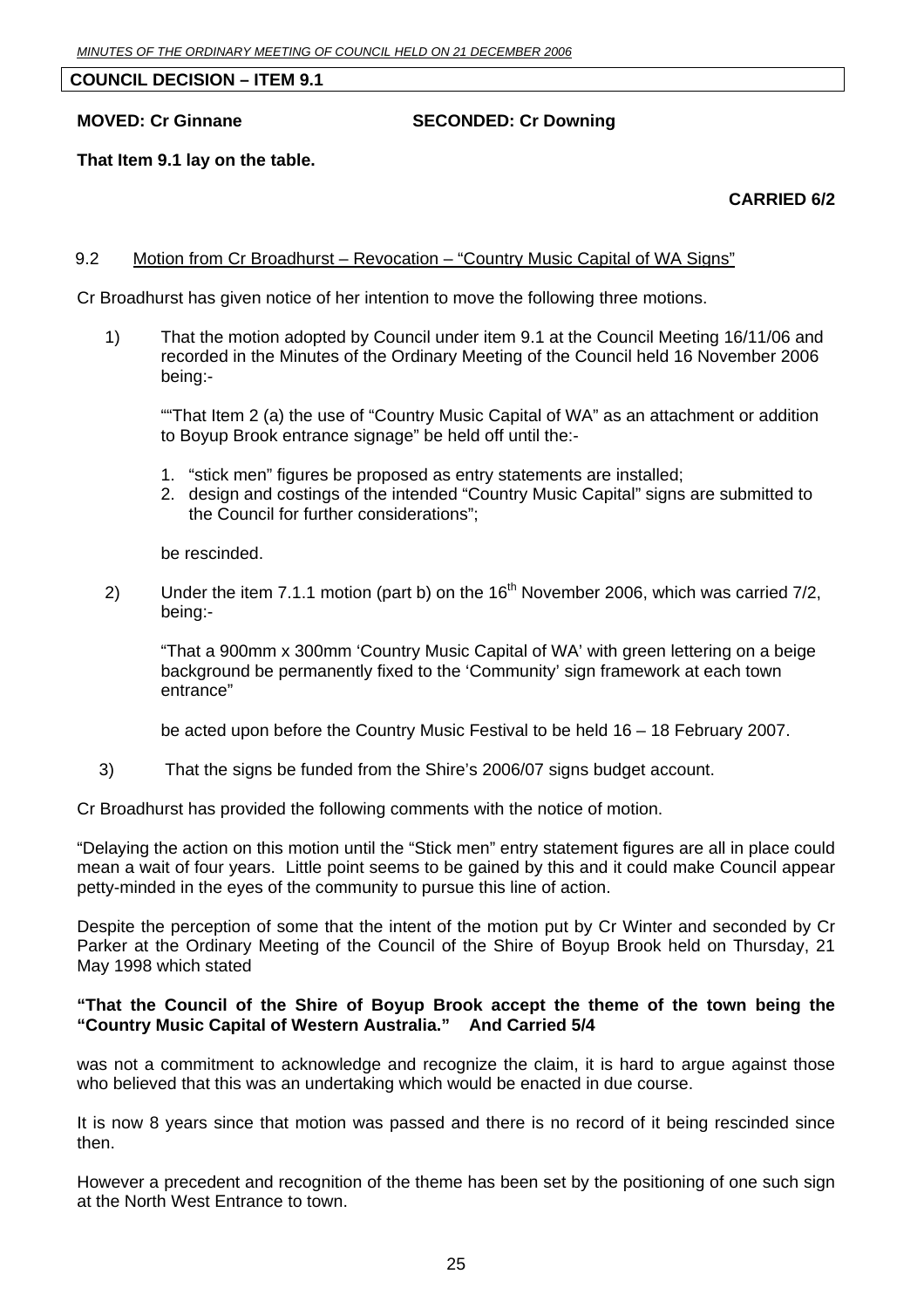The signs which were accepted by Council on 16 November (Item 7.1.1) will replicate the one currently in place at the corner of Abel Street and Hayes Road and it is recommended that, that particular signboard be relocated to the "Community" sign frame situated at the same entrance to town.

#### OFFICER REPORT ON THE COUNTRY MUSIC CAPITAL OF WA SIGNS

*Applicant: Cr Broadhurst File: Disclosure of Interest: Nil Date: 6 December 2006* 

*Location: Entrances to Boyup Brook Townsite*

*Author: Tony Doust – Acting Chief Executive Officer* 

#### **SUMMARY**

This report is presented as a result of a motion from Cr Broadhurst in relation to a previous Council decision to delay the placement of "Country Music Capital of WA" signs at the entrances to Boyup Brook. The purpose of the notice of motion is to have the signs erected prior to the next Country Music Festival in February 2007.

#### **BACKGROUND**

Council at its meeting on 16<sup>th</sup> November considered a report date 6thNovember 2006 from the Shire of Boyup Brook Townscape Committee which included the following recommendation:-

Item 6.2 Country Music Club – Entry Statement Recognition

"That Council approve:-

- 1. Provisional of transitional "Boyup Brook" signs to be in place when community signs are not erected.
- 2. A 900mm x 300mm "Country Music Capital of WA" sign with green lettering on a beige background be permanently fixed to the "Community" sign framework at each town entrance.

The Council adopted the motion.

Under Section 9 of the Council meeting held on  $16<sup>th</sup>$  November 2006 Cr Ginnane put forward the following Notice of Motion:-

"That Item 7.1.1 of the Ordinary Meeting of Council held on  $19<sup>th</sup>$  October 2006 stating:-

That Item 2(a) the use of "Country Music Capital of WA" as and attachment or addition to the Boyup Brook entrance signs, be held off until the:-

- (1) "Stickman figures as proposed as entry statements are installed;
- (2) Design and costings of the intended "Country Music Capital" signs are submitted to the Council for further consideration.

The motion was carried on the casting vote of the President.

#### **COMMENT**

Other than the financial implications that are addressed under this section of the report, the matter is one that Councillors need to determine to ensure the objectives of the community are achieved and implemented.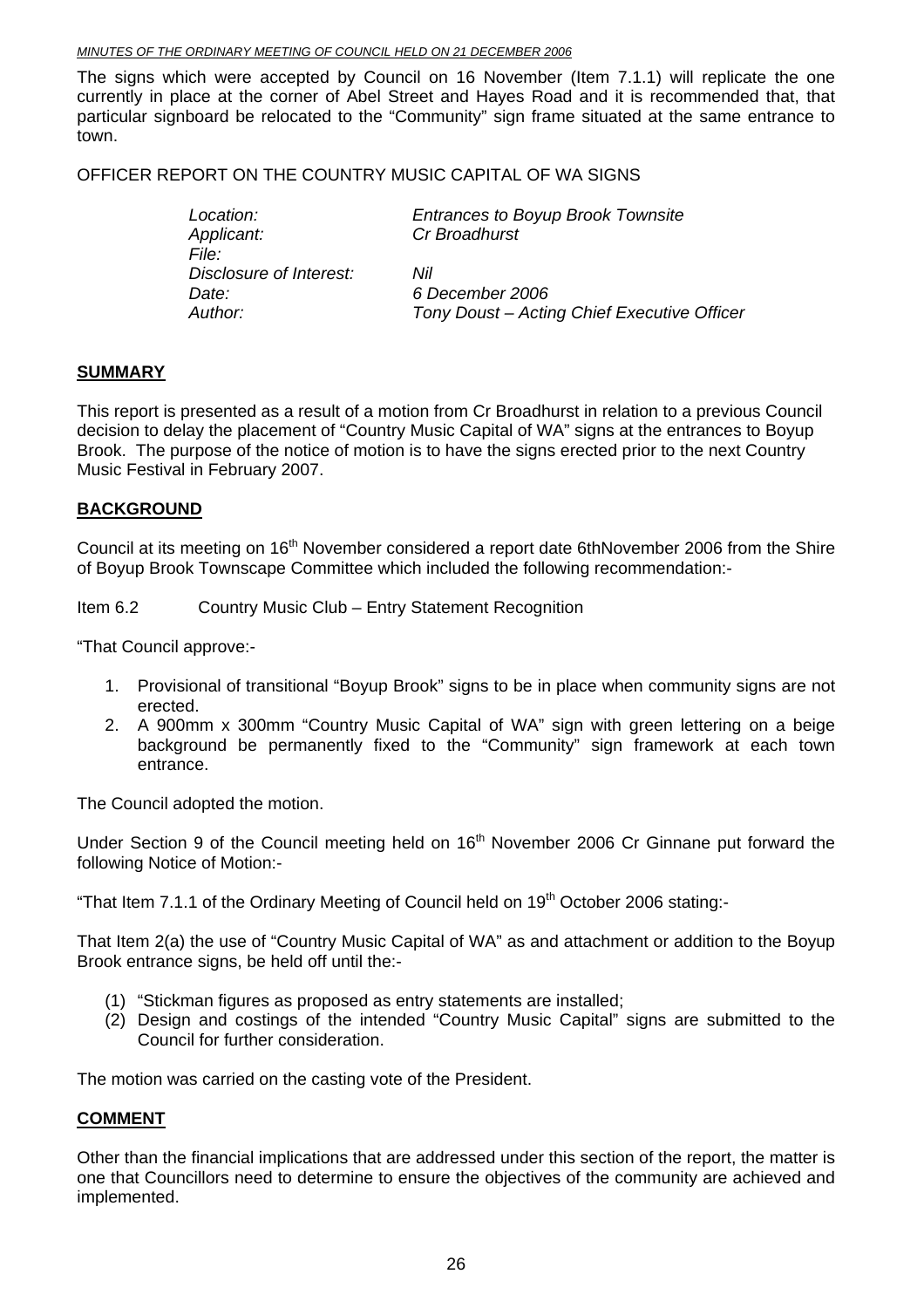#### **CONSULTATION**

No specific consultation has been conducted with any persons or group by Shire Officers.

#### **STATUTORY ENVIRONMENT**

Rescission of previous motions is permitted under Section 5.25(1)(e) of the Local Government Act 1995 and Local Government (Administration) Regulations 1996 Section (10).

#### **POLICY IMPLICATIONS**

No specific policy has been included in the current policy manual in relation to "entry statements" or a "theme".

#### **FINANCIAL IMPLICATIONS**

The proposal is to fund the signs from the 2006/07 signs budget of \$9000. Funding is available.

#### **STRATEGIC IMPLICATIONS**

The provision of the theme/entry signs and statements will ensure the strategic direction and promotion of the Shire in accordance with the Council direction and community aspirations.

#### **VOTING REQUIREMENTS**

Because this decision involves a revocation of an earlier decision it is necessary for at least one third of the offices (whether vacant or not) of members of the council to support consideration of the matter before the motion can be moved (Administration Regulation 10). This means the support of three elected members is necessary before the next stage of the process – consideration of the revocation motion. To be successful, the revocation motion must be carried by an absolute majority vote.

**The President sought an indication of support from at least 3 Councillors for the revocation to be considered at the meeting. Cr Downing, Cr Broadhurst and Cr Marshall indicated they were prepared to support the revocation motion being considered.** 

#### **COUNCIL DECISION – ITEM 9.2**

**MOVED: Cr Broadhurst SECONDED: Cr Oversby** 

**"That the motion adopted by Council under item 9.1 at the Council Meeting 16/11/06 and recorded in the Minutes of the Ordinary Meeting of the Council held 16 November 2006 being:-** 

**""That Item 2 (a) the use of "Country Music Capital of WA" as an attachment or addition to Boyup Brook entrance signage" be held off until the:-** 

- **1. "stick men" figures be proposed as entry statements are installed;**
- **2. design and costings of the intended "Country Music Capital" signs are submitted to the Council for further considerations,"**

**be rescinded.** 

#### **CARRIED BY AN ABSOLUTE MAJORITY 6/2**